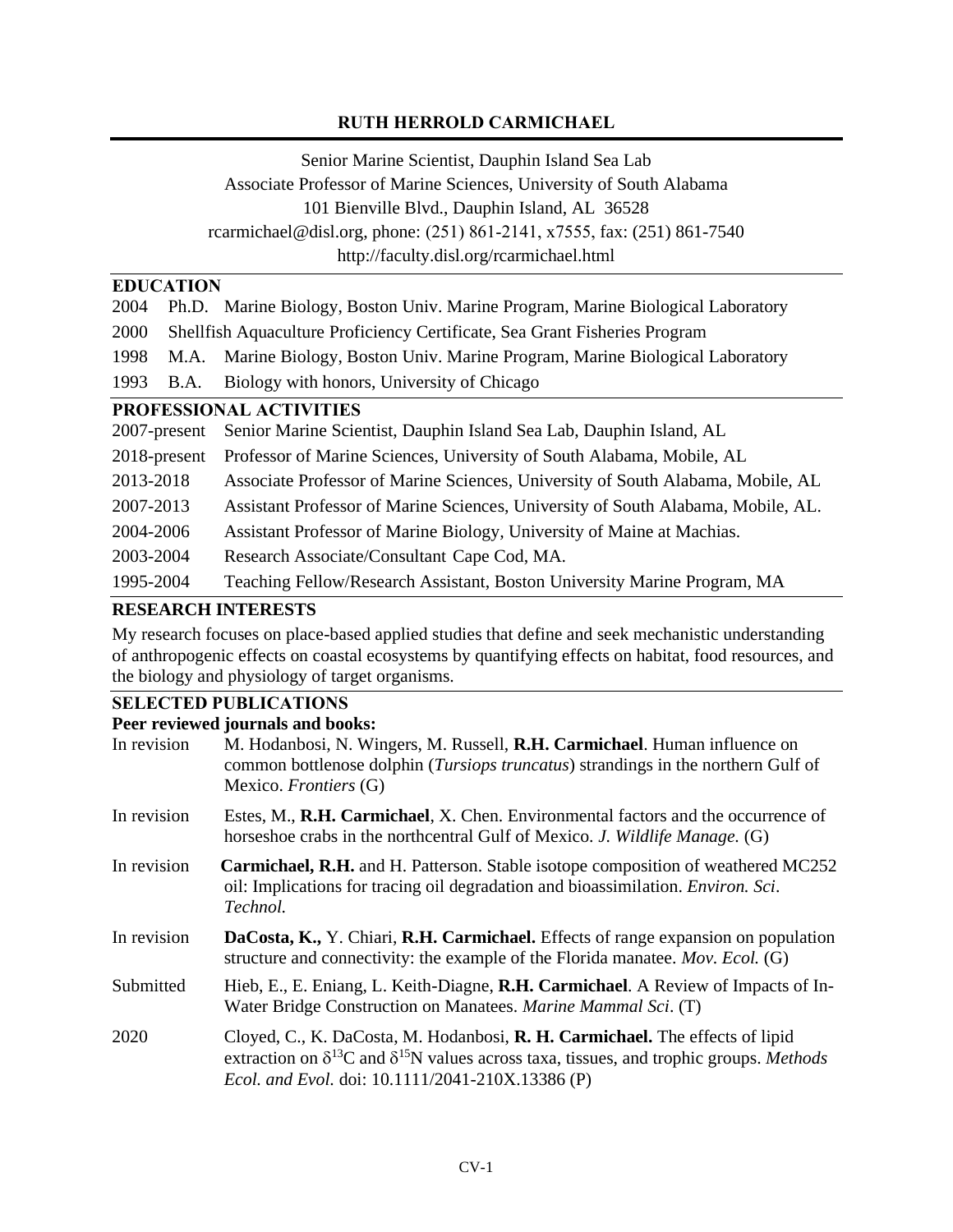| 2020 | A. Deming, N. Wingers, D. Moore, D. Rotstein, R. Wells, R. Ewing, M. Hodanbosi,<br>R.H. Carmichael. Case Report: Health impacts and recovery from prolonged<br>freshwater exposure in a common bottlenose dolphin (Tursiops truncates). Front.<br>Vet. Sci. doi: 10.3389/fvets.2020.00235 (P)                                                                                                                                                                                                                                                                                                                                                                                                                                                                                                                                     |
|------|-----------------------------------------------------------------------------------------------------------------------------------------------------------------------------------------------------------------------------------------------------------------------------------------------------------------------------------------------------------------------------------------------------------------------------------------------------------------------------------------------------------------------------------------------------------------------------------------------------------------------------------------------------------------------------------------------------------------------------------------------------------------------------------------------------------------------------------|
| 2019 | Collins, M., R.H. Carmichael, D. Rotstein, J. Byrd, and A. Deming. Suspected<br>broadhead arrow injuries in two common bottlenose dolphins (Tursiops truncatus)<br>along the Alabama Coast. Mar. Mam. Sci. doi: 10.1111/mms.12667. (T)                                                                                                                                                                                                                                                                                                                                                                                                                                                                                                                                                                                            |
| 2019 | Murray, R., R.H. Carmichael, M. Collins, M. Russell, and A. Deming. Dead or<br>Alive: Use of Elemental Analysis to Determine Status of Stranded Perinate<br>Bottlenose Dolphins (Tursiops truncatus). Gulf and Caribbean Res. 30:SC28-32 (U)                                                                                                                                                                                                                                                                                                                                                                                                                                                                                                                                                                                      |
| 2019 | Sequeira, A., M. Heupel, M. Lea, V. Eguíluz, C. Duarte, M. Meekan, M.<br>Thums, R.H. Carmichael, L. Ferreira, J. Fernandez-Gracia, R. Harcourt, I. Jonsen,<br>C. McMahon, D. Sims, R. Wilson, G. Hays. The importance of sample size in animal<br>tracking studies. Ecol. Appl. 0(0). E)1947.                                                                                                                                                                                                                                                                                                                                                                                                                                                                                                                                     |
| 2019 | Cloyed, C., E. Hieb, M. Collins, K. DaCosta, R. H. Carmichael. Linking use of ship<br>channels by West Indian manatees (Trichechus manatus) to seasonal migration and<br>habitat use. Front. Mar. Sci. 6:318. doi:10.3389/fmars.2019.00318 (P)                                                                                                                                                                                                                                                                                                                                                                                                                                                                                                                                                                                    |
| 2019 | Gancel, H., R.H. Carmichael, K. Park, J.W. Krause, S. Rikard. Field mark-recapture<br>of calcein stained larval oysters ( <i>Crassostrea virginica</i> ) in a freshwater dominated<br>estuary. Est. Coasts. 42:1558-69 (G)                                                                                                                                                                                                                                                                                                                                                                                                                                                                                                                                                                                                        |
| 2019 | Hays G., H. Bailey, S. Bograd, W. Bowen, C. Campagna, R.H. Carmichael, P.<br>Casale, A. Chiaradia, D. Costa, E. Cuevas, P de Bruyn, M. Dias, C. Duarte, D. Dunn,<br>P. Dutton, N. Esteban, A. Friedlaender, K. Goetz, B. Godley, P. Halpin, M. Hamann,<br>N. Hammerschlag, R. Harcourt, A-L Harrison, E. Hazen, M. Heupel, E. Hoyt, N.<br>Humphries, C. Kot, J. Lea, H. Marsh, S. Maxwell, C. McMahon, G. Notarbartolo di<br>Sciara, D. Palacios, R. Phillips, D. Righton, G. Schofield, J. Seminoff, C.<br>Simpfendorfer, D. Sims, A. Takahashi, M. Tetley, M. Thums, P. Trathan, S. Villegas-<br>Amtmann, R. Wells, S. Whiting, N. Wildermann, A. Sequeira. Translating marine<br>animal tracking data into conservation policy and management. Trends Ecol. Evol.<br>https://doi.org/10.1016/j.tree.2019.01.009 Cover feature. |
| 2018 | Grüss, A., M. Drexler, C. Ainsworth, J. Roberts, R.H. Carmichael, N. P. Richards,<br>E. Chancellor, E. Babcock, M. Love. Improving the spatial allocation of marine<br>mammal and sea turtle biomasses in spatially-explicit ecosystem models. Mar. Ecol.<br>Prog. Ser. 602:255-274.                                                                                                                                                                                                                                                                                                                                                                                                                                                                                                                                              |
| 2018 | Patterson, H. K. and <b>R. H. Carmichael</b> . Dissolved oxygen affects $\delta^{15}N$ values in<br>oyster tissues: Implications for stable isotope ecology. <i>Ecosphere</i> . 9:3 e02154 (G)                                                                                                                                                                                                                                                                                                                                                                                                                                                                                                                                                                                                                                    |
| 2018 | Sequeira, A., J. Rodríguez, V. Eguíluz, R. Harcourt, M. Hindell, D. Sims, C. Duarte,<br>D. Costa, J. Fernandez-Gracia, L. Ferreira, G. Hays, M. Heupe, M. Meekan, A. Aven,<br>F. Bailleul, A. Baylis, M. Berumen, C. Braun, M. Caley, R. Campbell, R. H.<br>Carmichael, E. Clua, L. Einoder, S. Goldsworthy, C. Guinet, J. Gunn, D. Hammer,<br>N. Hammerschlag, M. Hammill, L. Hückstädt, N. Humphries, I. Jonsen, G. Skomal,<br>M-A. Lea, A. Lowther, A. Mackay, E. McHuron, J. Mckenzie, L. McLeay, C.<br>McMahon, K. Mengersen, M. Muelbert, A. Pagano, B. Page, N. Queiroz, P.<br>Robinson, S. Shaffer, M. Shivji, S. Thorrold, S. Villegas-Amtmann, M. Weise, R.                                                                                                                                                             |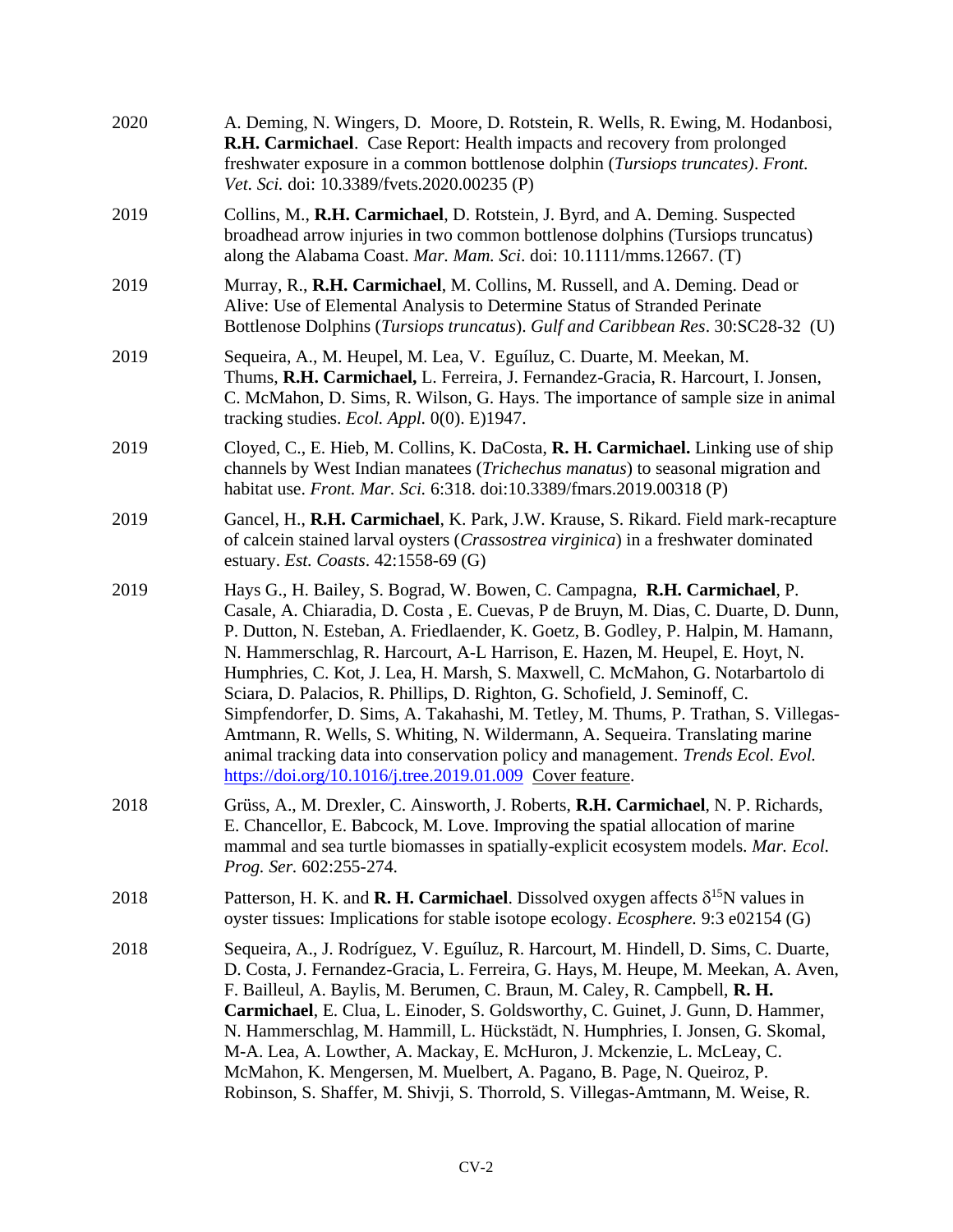|      | Wells, B. Wetherbee, A. Wiebkin, B. Wienecke, M. Thums. Convergence of<br>movement patterns of marine megafauna in coastal and open oceans. Proc. Natl.<br>Acad. Sci. p.201716137. Cover feature.                                                                                                                                                                                                                                                                                                                                                                          |
|------|----------------------------------------------------------------------------------------------------------------------------------------------------------------------------------------------------------------------------------------------------------------------------------------------------------------------------------------------------------------------------------------------------------------------------------------------------------------------------------------------------------------------------------------------------------------------------|
| 2018 | D'Ambra, I., W. M. Graham, R. H. Carmichael, F. J. Hernandez, Jr. Dietary overlap<br>between scyphomedusae and forage fish in the northern Gulf of Mexico. Mar. Ecol.<br>Prog. Ser. 587:31-40. doi: 10.3354/meps12419 (G)                                                                                                                                                                                                                                                                                                                                                  |
| 2017 | Krause, J., E. Darrow, R. Pickering, R. H. Carmichael, A. Larson, J. Basaldua.<br>Reactive Silica Fractions in Coastal Lagoon Sediments from the Northern Gulf of<br>Mexico. Cont. Shelf Res. 151:8-14. doi:10.1016/j.csr.2017.09.014                                                                                                                                                                                                                                                                                                                                      |
| 2017 | Hieb, E., R. H. Carmichael, A. Aven, C. Nelson-Seely, N. Taylor. Sighting<br>demographics of the West Indian manatee ( <i>Trichechus manatus</i> ) in the north central<br>Gulf of Mexico supported by citizen-sourced data. Endanger. Species. Res. 32:321-<br>332. doi:10.3354/esr00817 (T)                                                                                                                                                                                                                                                                              |
| 2017 | Fauquier, D. A., J. Litz, S. Sanchez, K. Colegrove, L. Schwacke, L. Hart, J. Saliki, C.<br>Smith, T. Goldstein, S. Bowen-Stevens, W. McFee, E. Fougeres, B. Mase-Guthrie,<br>E. Stratton, R. Ewing, S. Venn-Watson, R. H. Carmichael, C. Clemons-Chevis, D.<br>Shannon, S. Shippee, S. Smith, L. Staggs, M. Tumlin, N. Wingers, T. Rowles.<br>Evaluation of morbillivirus exposure in cetaceans from the northern Gulf of Mexico<br>2010-2014. Endanger. Species Res. 33:211-220. doi:10.3354/esr00772                                                                     |
| 2017 | Hohn, A., L. Thomas, R. H. Carmichael, C. Booth, J. Litz, D. Shannon, S. Shippee,<br>C. Sinclair, S. Smith, T. R. Speakman, M. Tumlin, E. Zolman. Assigning stranded<br>bottlenose dolphins to stock using stable isotope ratios following the Deepwater<br>Horizon oil spill. Endanger. Species Res. 33:235-252. doi:10.3354/esr00783                                                                                                                                                                                                                                     |
| 2017 | Darrow, E. S., R. H. Carmichael, C. F. T. Andrus, H. E. Jackson. From middens to<br>modern estuaries, oyster shells sequester source-specific nitrogen. Geochim<br>Cosmochim Ac. 202:39-56. doi:10.1016/j.gca.2016.12.023 (G)                                                                                                                                                                                                                                                                                                                                              |
| 2016 | Darrow, E. S., R. H. Carmichael, K. R. Calci, W. Burkhardt III. Land-use related<br>changes to sedimentary organic matter in tidal creeks of the northern Gulf of Mexico.<br>Limnol. Oceanogr. 62(2):686-705. doi:10.1002/lno.10453 (G)                                                                                                                                                                                                                                                                                                                                    |
| 2016 | Patterson H. K. and <b>R. H. Carmichael</b> . The effect of lipid extraction on carbon and<br>nitrogen stable isotope ratios in oyster tissues: Implications for glycogen-rich species.<br>Rapid Commun. Mass Sp. 30(24): 2594-2600. (G)                                                                                                                                                                                                                                                                                                                                   |
| 2016 | Oczkowski, A., T. Gumbley, B. Carter, R. Carmichael, A. Humphries. Establishing<br>an anthropogenic nitrogen baseline using Native American shell middens. Frontiers<br>Mar Sci. doi:10.3389/fmars.2016.00079.                                                                                                                                                                                                                                                                                                                                                             |
| 2016 | Colegrove, K., S. Venn-Watson, J. Litz, M. J. Kinsel, K. A. Terio, E. Fougeres, Ruth<br>Ewing, D. A. Pabst, W. A. McLellan, S. Raverty, J. Saliki, S. Fire, G. Rappucci, S.<br>Bowen-Stevens, L. Noble, A. Costidis, M. Barbieri, C. Field, S. Smith, R. H.<br>Carmichael, C. Chevis, W. Hatchett, D. Shannon, M. Tumlin, G. Lovewell, W.<br>McFee, T. Rowles. Fetal distress and in utero pneumonia in perinatal bottlenose<br>dolphins (Tursiops truncatus) during the Northern Gulf of Mexico unusual mortality<br>event: 2010 through 2013. Dis. Aquat. Org. 119:1-16. |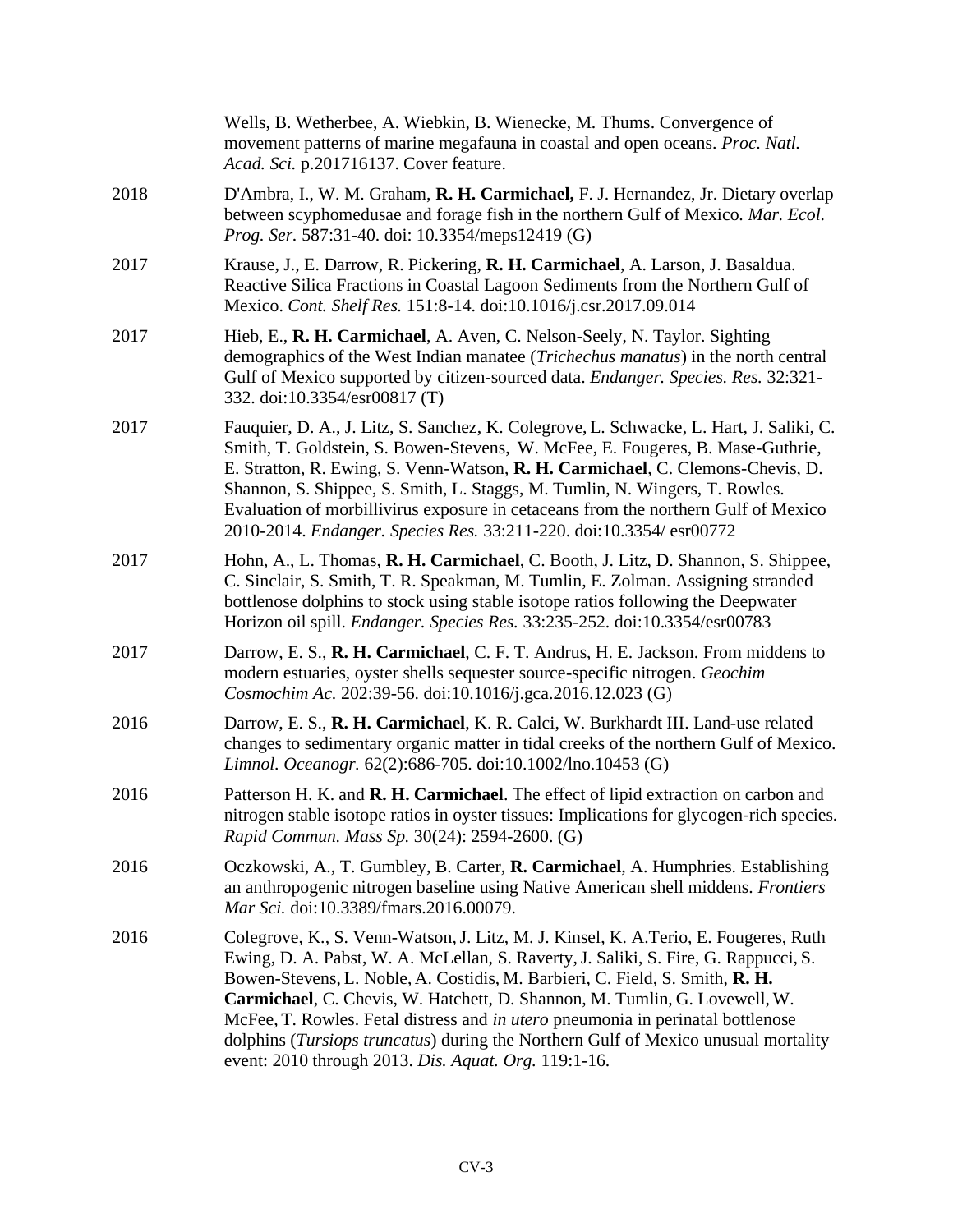| 2015 | Estes, M. G., Jr., R. H. Carmichael, P. D. M. Macdonald, A. Brady, J. McFadyen.<br>Molts reveal life-history patterns for juvenile American horseshoe crabs in fringe<br>habitats. p. 255-278. In R. H. Carmichael, M. Botton, P.K.S. Shin, S.G. Cheung<br>[eds.], Changing Global Perspectives on Horseshoe Crab Biology, Conservation, and<br>Management, Springer, New York. (G)                                                                                       |
|------|---------------------------------------------------------------------------------------------------------------------------------------------------------------------------------------------------------------------------------------------------------------------------------------------------------------------------------------------------------------------------------------------------------------------------------------------------------------------------|
| 2015 | Botton, M., R. H. Carmichael, P. Shin, S. Cheung. Emerging issues in horseshoe<br>crab conservation: A perspective from the IUCN species specialist group. p. 369-381.<br>In R. H. Carmichael, M. Botton, P. K. S. Shin, S. G. Cheung [eds.], Changing<br>Global Perspectives on Horseshoe Crab Biology, Conservation, and Management,<br>Springer, New York.                                                                                                             |
| 2015 | Carmichael, R. H.*, E. Hieb, G. Gauvry, C.N. Shuster, Jr. Examination of large<br>exuviae with mating scars: Do female American horseshoe crabs, Limulus<br>polyphemus, molt after sexual maturity? p. 353-366. In R. H. Carmichael, M.<br>Botton, P.K.S. Shin, S.G. Cheung [eds.], Changing Global Perspectives on Horseshoe<br>Crab Biology, Conservation, and Management, Springer, New York.                                                                          |
| 2015 | Hieb, E. E., J. Baggett, A. Aven, R. H. Carmichael*. Effects of sediment type and<br>tank shape on horseshoe crab (Limulus polyphemus) growth and survival in culture.<br>p. 289-302. In R. H. Carmichael, M. Botton, P.K.S. Shin, S.G. Cheung [eds.],<br>Changing Global Perspectives on Horseshoe Crab Biology, Conservation, and<br>Management, Springer, New York. (T)                                                                                                |
| 2015 | Gauvry, G. and R. H. Carmichael. Young voices: Through the arts, future<br>environmental stewards have a global voice. p. 587-593. In R. H. Carmichael, M.<br>Botton, P.K.S. Shin, S.G. Cheung [eds.], Changing Global Perspectives on Horseshoe<br>Crab Biology, Conservation, and Management, Springer, New York.                                                                                                                                                       |
| 2015 | Mortazavi, B., A. Ortmann, L. Wang, R. Bernard, C. Staudhammer, D. J. Dalrymple,<br>R. H. Carmichael, A. Kleinhuizen. Evaluating the impact of oyster (Crassostrea<br>virginica) gardening on sediment nitrogen cycling in a subtropical estuary. Bull. Mar.<br>Sci. 91:323-341.                                                                                                                                                                                          |
| 2015 | Dalrymple, J. D. and R. H. Carmichael*. Effects of age class on N removal capacity<br>of oysters and implications for bioremediation. Mar. Ecol. Progr. Ser. 528:205-220.<br>$\left( G\right)$                                                                                                                                                                                                                                                                            |
| 2015 | Venn-Watson, S., K. Colegrove, J. Litz, M. Kinsel, K. Terio, J. Saliki, S. Fire, R. H.<br>Carmichael, C. Chevis, W. Hatchett, J. Pitchford, M. Tumlin, C. Field, S. Smith, R.<br>Ewing, D. Fauquier, G. Lovewell, H. Whitehead, D. Rotstein, W. McFee, E.<br>Fougeres, T. Rowles. Adrenal gland and lung lesions in Gulf of Mexico common<br>bottlenose dolphins (Tursiops truncatus) found dead following the Deepwater<br>Horizon Oil Spill. PLoS ONE. 10(5): e0126538. |
| 2015 | Venn-Watson, S., L. Garrison, J. Litz, E. Fougeres, B. Mase, G. Rappucci, E.<br>Stratton, R. H. Carmichael, D. Odell, D. Shannon, S. Shippee, S. Smith, L. Staggs,<br>M. Tumlin, H. Whitehead, T. Rowles. Demographic clusters identified within the<br>northern Gulf of Mexico common bottlenose dolphin (Tursiops truncates) unusual<br>mortality event: January 2010- June 2013. PLoS ONE. 10(2): e0117248.                                                            |
| 2015 | D'Ambra, I., W. M. Graham, R. H. Carmichael, F. J. Hernandez, Jr. Fish rely on<br>scyphozoan hosts as a primary food source: evidence from stable isotope analysis.                                                                                                                                                                                                                                                                                                       |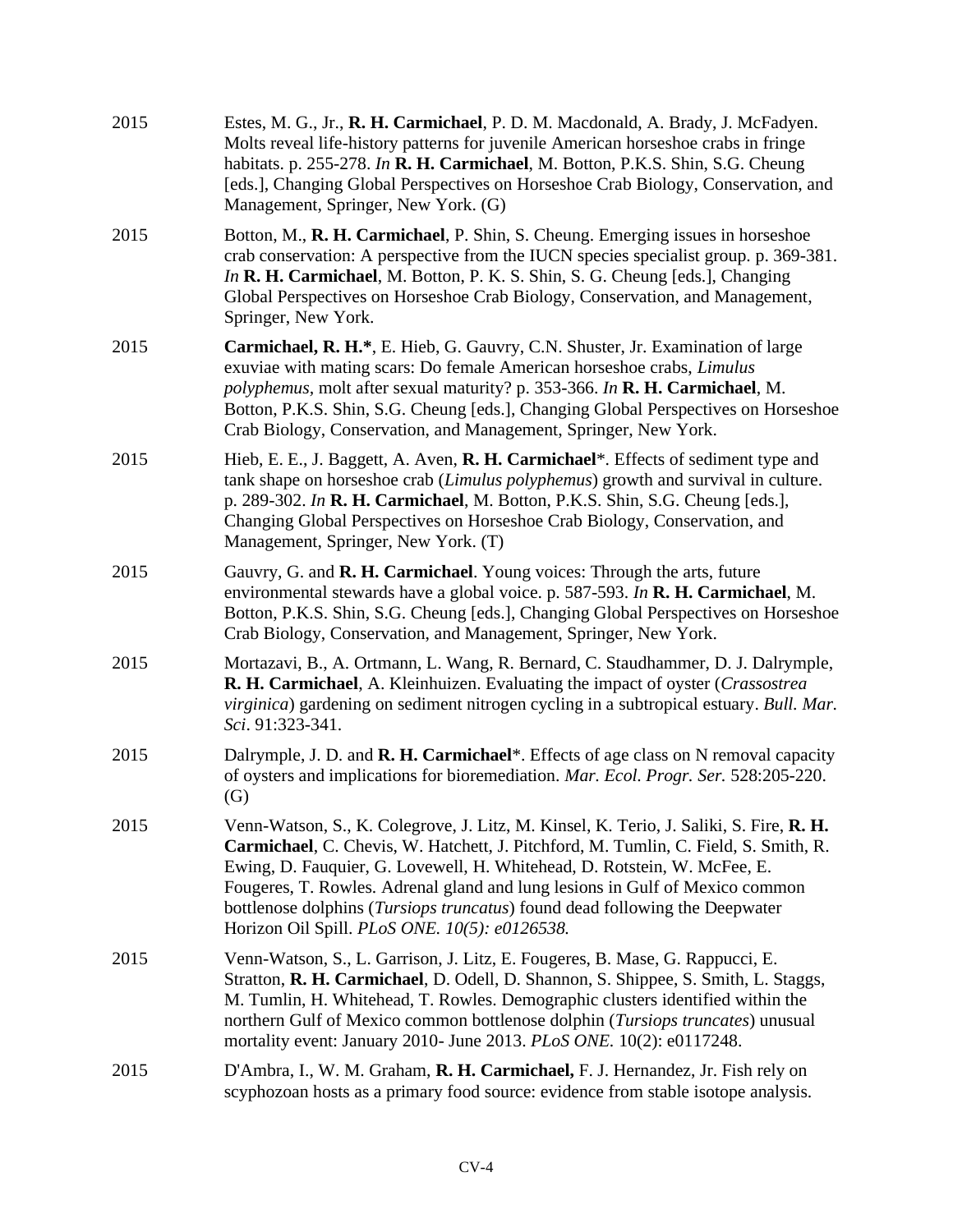|      | Mar. Biol. 162:247-252. Feature Article, Highlighted in Harrod 2015 Mar. Biol.<br>Editorial 162:245-246. (G)                                                                                                                                                                                                                                                                                                                                                                                                      |
|------|-------------------------------------------------------------------------------------------------------------------------------------------------------------------------------------------------------------------------------------------------------------------------------------------------------------------------------------------------------------------------------------------------------------------------------------------------------------------------------------------------------------------|
| 2015 | Aven, A., R. H. Carmichael, M. Ajemian, S. Powers. Addition of passive acoustic<br>telemetry mitigates lost data from satellite-tracked manatees. Mar. Freshwater Res.<br>$66:371-374.$ (G)                                                                                                                                                                                                                                                                                                                       |
| 2014 | Kellogg, M. L., A. Smyth, M. Luckenbach, R. H. Carmichael, B. Brown, J.<br>Cornwell, M. Piehler, M. S. Owens, D. J. Dalrymple, C. Higgins. Use of oysters to<br>mitigate eutrophication in coastal waters. Est Coast Shelf Sci. 151:156-168.                                                                                                                                                                                                                                                                      |
| 2014 | Litz, J., M. Baran, S. R. Bowens-Stevens, R. H. Carmichael, K. Colegrove, L.<br>Garrison, S. Fire, E. Fougeres, R. Hardy, S. Holmes, W. Jones, B. Mase-Guthrie, D.<br>Odell, P. Rosel, J. Saliki, D. Shannon, S. Shippee, S. Smith, E. Stratton, M. Tumlin,<br>H. Whitehead, G. Worthy, T. Rowles. Review of historical unusual mortality events<br>in the Gulf of Mexico (1990-2009): providing context for the complex and long-<br>lasting Northern Gulf of Mexico Cetacean UME. Dis. Aquat. Org. 112:161-175. |
| 2014 | Patterson H. K., A. Boettcher, R. H. Carmichael. Biomarkers of dissolved oxygen<br>stress in oysters: A tool for restoration and management efforts. PLoS ONE<br>9(8):e104440. doi:10.1371/journal.pone.0104440. (G)                                                                                                                                                                                                                                                                                              |
| 2014 | Martin, J., H. Edwards, F. Bled, C. Fonnesbeck, J. Dupuis, B. Gardner, S. Koslovsky,<br>A. Aven, L. Ward-Geiger, R. H. Carmichael, D. Fagan, M. Ross, and J. Royle.<br>Estimating upper bounds for occupancy and number of manatees in areas potentially<br>affected by oil from the Deepwater Horizon oil spill. PLoS ONE 9(3): e91683.<br>doi:10.1371/journal.pone.0091683.                                                                                                                                     |
| 2014 | D'Ambra, I., <b>R. H. Carmichael</b> , W. M. Graham. Determination of $\delta^{13}$ C and $\delta^{15}$ N and<br>trophic fractionation in jellyfish: implications for food web ecology. Mar. Biol.<br>$161:473-480.$ (G)                                                                                                                                                                                                                                                                                          |
| 2013 | D'Ambra, I., W. M. Graham, R. H. Carmichael, A. Malej, V. Onofri. Predation<br>patterns and prey quality of medusae in a semi-enclosed marine lake: implications for<br>food web energy transfer in coastal marine ecosystems. J. Plankton Res. 35:1305-<br>1312. doi: 10.1093/plankt/fbt065. (G)                                                                                                                                                                                                                 |
| 2012 | Carmichael, R. H.* A. Jones, H. Patterson, W. Walton, A. Pérez-Huerta, E. Overton,<br>M. Dailey, K. Willett. Assimilation of oil-derived elements by oysters due to the<br>Deepwater Horizon oil spill. Environ. Sci. Technol. 46:12787-12795. doi:<br>10.1021/es302369h Featured by Gulf of Mexico Research Initiative<br>http://gulfresearchinitiative.org/studies-indicate-that-oyster-tissue-and-shell-were-<br>similar-in-pre-and-post-oil-spill-conditions/                                                 |
| 2012 | Prado, P., R. H. Carmichael, S. Watts, J. Cebrian, and K. L. Heck, Jr. Diet-<br>dependent $\delta^{13}$ C and $\delta^{15}$ N fractionation among sea urchin Lytechinus variegatus<br>tissues: Implications for food web models. Mar. Ecol. Prog. Ser. 462:175-190.                                                                                                                                                                                                                                               |
| 2012 | Carmichael, R. H.*, W. Graham, A. Aven, G. Worthy, S. Howden. Were multiple<br>stressors a 'perfect storm' for northern Gulf of Mexico bottlenose dolphins (Tursiops<br>truncates) in 2011? PloS ONE 7(7): e41155. doi:10.1371/journal.pone.0041155.<br>Featured in Nature News http://www.nature.com/news/perfect-storm-hit-gulf-of-<br>mexico-dolphins-1.11011                                                                                                                                                  |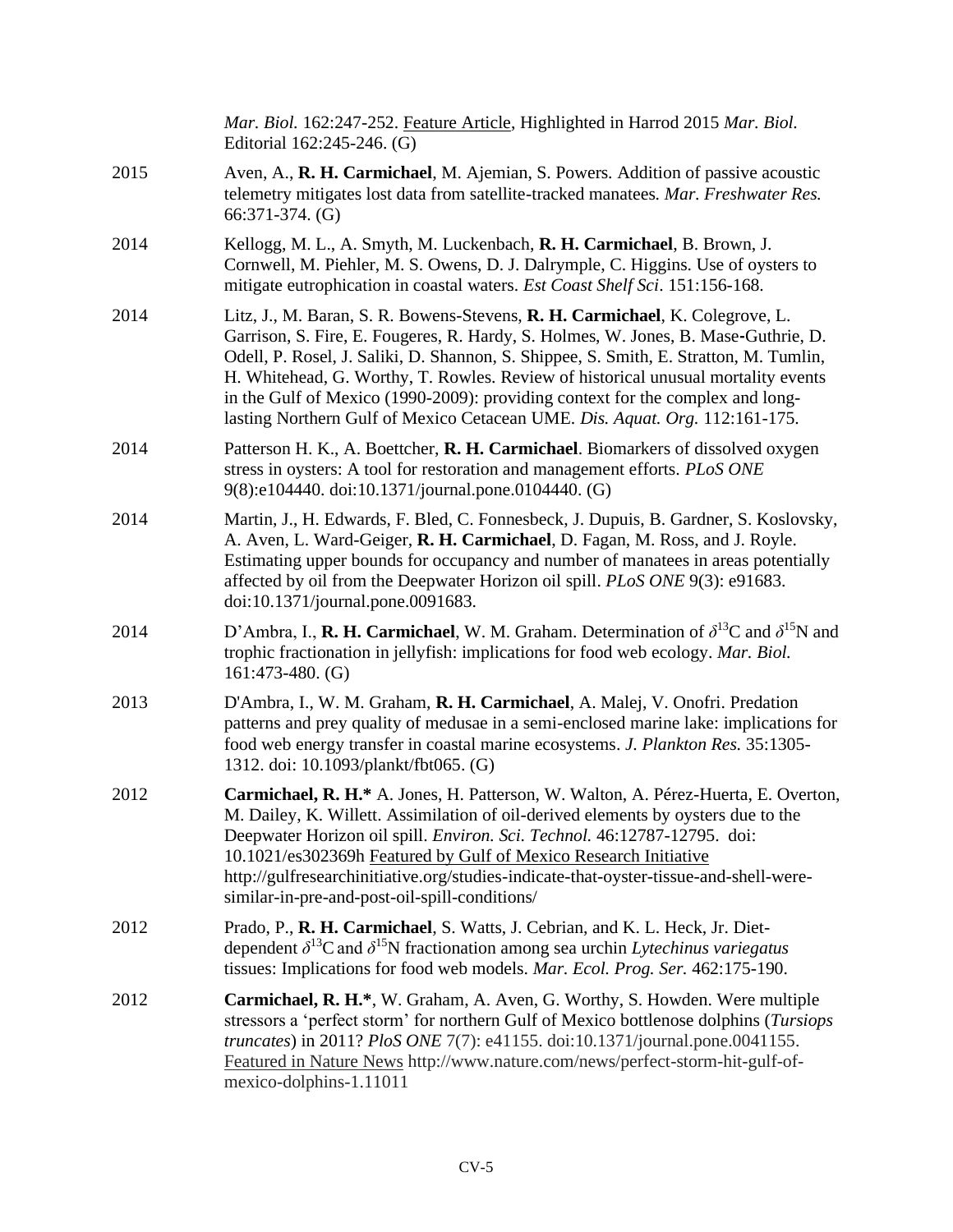| 2012 | Carmichael, R. H.*, W. Walton, H. Clark. Bivalve enhanced N removal from coastal<br>estuaries. Can. J. Fish. Aquat. Sci. 69:1131-1149.                                                                                                                                                                                          |
|------|---------------------------------------------------------------------------------------------------------------------------------------------------------------------------------------------------------------------------------------------------------------------------------------------------------------------------------|
| 2012 | <b>Carmichael, R.H.</b> *, A. Shriver, and I. Valiela. Bivalve response to estuarine<br>eutrophication: The balance between enhanced food supply and habitat alternations.<br>J. Shellfish Res. 31: 1-11.                                                                                                                       |
| 2012 | <b>Carmichael, R. H.*</b> and E. Brush. Three decades of horseshoe crab rearing: A<br>review of conditions for captive growth and survival. Rev. Aquac. 4: 32-43.                                                                                                                                                               |
| 2012 | Biancani, P. J., R. H. Carmichael*, J. H. Daskin, W. Burkhardt III, K. R. Calci.<br>Seasonal and spatial effects of wastewater effluent on growth, survival, and<br>accumulation of microbial contaminants by oysters in Mobile Bay, Alabama. Est<br>Coasts. 35:121-131. CESN highlight article. (G)                            |
| 2012 | Drymon, J. M., S. P. Powers, <b>R. H. Carmichael</b> . Trophic plasticity in the Atlantic<br>sharpnose shark (Rhizoprionodon terraenovae) from the north central Gulf of<br>Mexico. Environ. Biol. Fish. 95:21-35.                                                                                                              |
| 2010 | Graham, W., R. H. Condon, R. H. Carmichael, I. D'Ambra, H. K. Patterson, L. J.<br>Linn, F. J. Hernandez, Jr. Oil carbon entered the coastal planktonic food web during<br>the <i>Deepwater Horizon</i> oil spill. <i>Environ. Res. Lett.</i> 5(045301):1-6. 2010 Highlight.                                                     |
| 2010 | Kovacs, C., J. Daskin, H. Patterson, R. H. Carmichael*. Crassostrea virginica shells<br>record local variation in was tewater inputs to a coastal estuary. Aquatic Biol. 9:77-84.<br>(U)                                                                                                                                        |
| 2009 | Pabody, C., R. H. Carmichael*, L. Rice, M. Ross. A new sighting network adds to<br>20 years of historical data on fringe West Indian manatee (Trichechus manatus)<br>populations in Alabama waters. Gulf Mexico Sci. 27:52-61. (T)                                                                                              |
| 2009 | Carmichael, R. H.*, E. Gaines, Z. Sheller, A. Tong, A. Clapp, I. Valiela. Diet<br>composition of juvenile horseshoe crabs: Implications for growth and survival of<br>natural and cultured stocks, p. 521-534. In J. Tanacredi, M. Botton, D. Smith [eds.],<br>Biology and Conservation of Horseshoe Crabs. Springer, New York. |
| 2009 | Smith, D., M. Millard, R. H. Carmichael. Comparative status and assessment of<br>Limulus polyphemus along the western Atlantic. p. 361-386. In J. Tanacredi, M.<br>Botton, D. Smith [eds.], Biology and Conservation of Horseshoe Crabs. Springer,<br>New York.                                                                 |
| 2008 | Carmichael, R. H.*, T. Hattenrath, I. Valiela, R. H. Michener. Nitrogen stable<br>isotopes in the shell of <i>Mercenaria mercenaria</i> trace wastewater inputs from<br>watersheds to estuarine ecosystems. Aquatic Biol. 4:99-111. Feature Article.                                                                            |
| 2008 | Daskin, J. H., K. Calci, W. Burkhardt, III, R. H. Carmichael*. Use of N stable<br>isotope and microbial analyses to define wastewater influence in Mobile Bay, AL.<br>Mar. Pollut. Bull. 56:860-868. (U)                                                                                                                        |
| 2007 | Bowen, J., K. Kroeger, G. Tomasky, W. J. Pabich, , M. L. Cole, R. H. Carmichael,<br>I. Valiela. A review of land-sea coupling by groundwater discharge of nitrogen to<br>New England estuaries: Mechanisms and effects. Applied Geochemistry. 22:175-191.                                                                       |
| 2005 | <b>Carmichael, R. H.*</b> and I. Valiela. Coupling of near-bottom seston and surface<br>sediment composition: Changes with nutrient enrichment and implications for<br>estuarine food supply and biogeochemical processing. <i>Limnol. Oceanogr.</i> 50:97-105.                                                                 |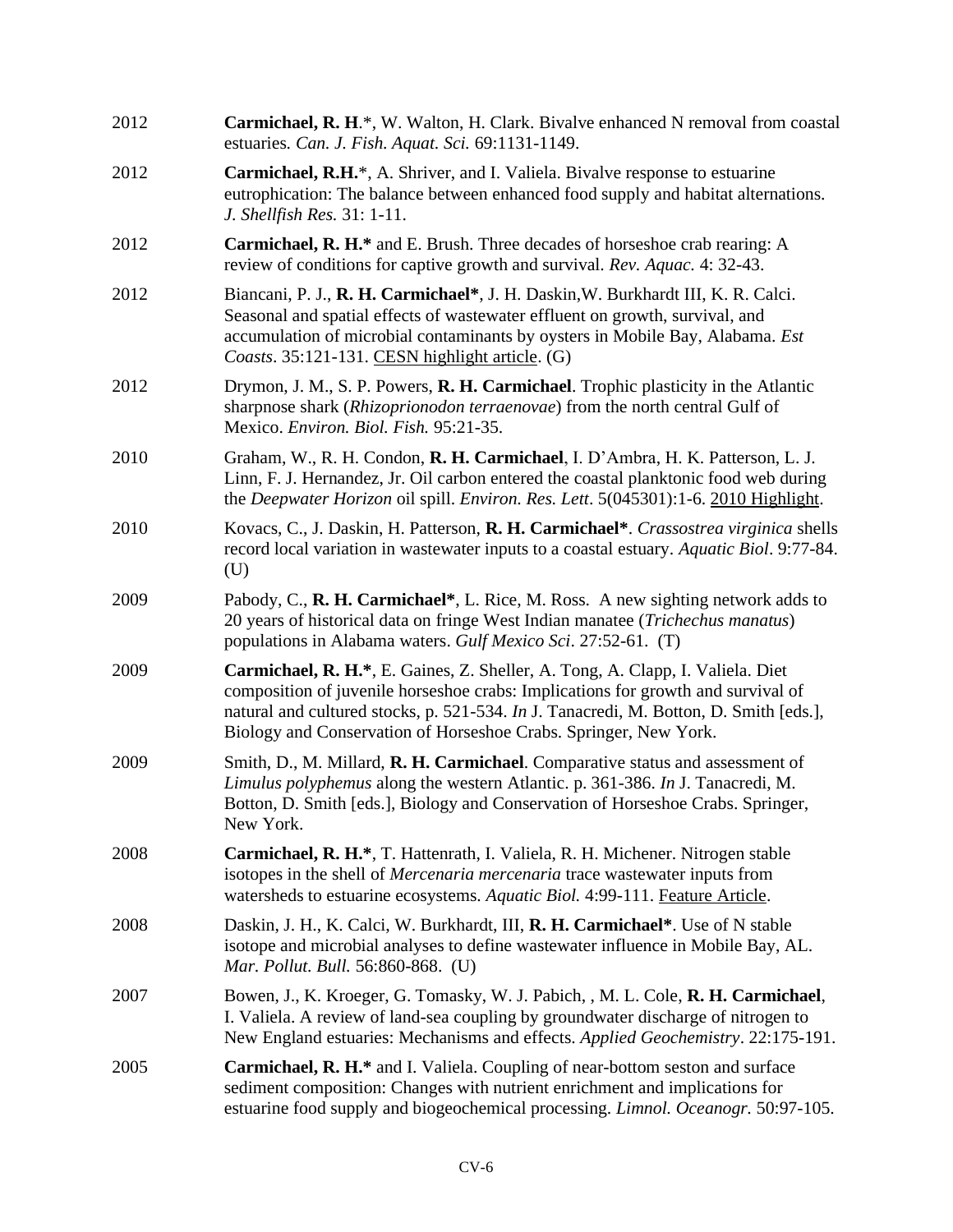| 2004 | <b>Carmichael, R. H.*</b> , A. Shriver, I. Valiela. Changes in shell and soft tissue growth,<br>tissue composition, and survival of quahogs, <i>Mercenaria mercenaria</i> , and softshell<br>clams, Mya arenaria, in response to eutrophic-driven changes in food supply and<br>habitat. J. Exp. Mar. Biol. Ecol. 313:75-104. |
|------|-------------------------------------------------------------------------------------------------------------------------------------------------------------------------------------------------------------------------------------------------------------------------------------------------------------------------------|
| 2004 | Rutecki, D., R. H. Carmichael, I. Valiela. Magnitude of harvest of Atlantic<br>horseshoe crabs, Limulus polyphemus, in Pleasant Bay, Massachusetts. Estuaries<br>$27:179-187.$ (G)                                                                                                                                            |
| 2004 | Carmichael, R. H.*, B. Annett, I. Valiela. Nitrogen loading to Pleasant Bay, Cape<br>Cod: Application of models and stable isotopes to detect incipient nutrient<br>enrichment of estuaries. Mar. Pollut. Bull. 48:137-143.                                                                                                   |
| 2004 | Carmichael, R. H.* Effects of eutrophication on Mya arenaria and Mercenaria<br><i>mercenaria:</i> Growth, survival, and physiological responses to changes in food supply<br>and habitat across estuaries receiving different nitrogen loads. Ph.D. Thesis, Boston<br>University.                                             |
| 2004 | Carmichael, R. H.*, D. Rutecki, B. Annett, E. Gaines, I. Valiela. Position of<br>horseshoe crabs in estuarine food webs: N and C stable isotopic study of foraging<br>ranges and diet composition. J. Exp. Mar. Biol. Ecol. 299:231-253.                                                                                      |
| 2003 | Carmichael, R. H.*, D. Rutecki, I. Valiela. Abundance and population structure of<br>the Atlantic horseshoe crab Limulus polyphemus in Pleasant Bay, Cape Cod. Mar.<br>Ecol. Prog. Ser. 246:225-239.                                                                                                                          |
| 2003 | O'Connell, C. W., S. P. Grady, A. S. Leschen, R. H. Carmichael, I. Valiela. Stable<br>isotopic assessment of site loyalty and relationships between size and trophic position<br>of the Atlantic horseshoe crab, <i>Limulus polyphemus</i> , within Cape Cod estuaries. <i>Biol.</i><br>Bull. 205:254-255.                    |
| 2002 | Weiss, E., R. H. Carmichael, I. Valiela. The effect of nitrogen loading on the<br>growth rates of quahogs and softshell clams through changes in food supply.<br>Aquaculture 211:275-289.                                                                                                                                     |
| 2002 | Shriver, A. C., R. H. Carmichael, I. Valiela. Growth, condition, reproductive<br>potential, and mortality of bay scallops, Argopecten irradians, in response to<br>eutrophic-driven changes in food resources. J. Exp. Mar. Biol. Ecol. 279:21-40.                                                                            |
| 2002 | Gaines, E., R. H. Carmichael*, S. P. Grady, I. Valiela. Stable isotopic evidence for<br>changing nutritional sources of juvenile horseshoe crabs. <i>Biol. Bull.</i> 203:228-230. (U)                                                                                                                                         |
| 2002 | Suggs, D., R. H. Carmichael, S. P. Grady, I. Valiela. Effects of individual size on<br>pairing in horseshoe crabs. <i>Biol. Bull.</i> 203:225-227. (U)                                                                                                                                                                        |
| 2001 | Grady, S., D. Rutecki, R. H. Carmichael, I. Valiela. Age structure of the Pleasant<br>Bay population of <i>Crepidula fornicata</i> : A possible tool for estimating horseshoe crab<br>age. Biol. Bull. 201:296-297. (U)                                                                                                       |
| 2001 | Fila, L., R. H. Carmichael, A. Shriver, I. Valiela. Stable N isotopic signatures in<br>bay scallop tissue, feces, and pseudofeces in Cape Cod estuaries subject to different<br>N loads. Biol. Bull. 201:294-296. (U)                                                                                                         |
| 1996 | Herrold R. E., A. Marchini, S. Fruehling, R. Longnecker. Glycoprotein 110, the<br>Epstein-Barr virus homolog of herpes simplex virus glycoprotein B, is essential for<br>Epstein-Barr virus replication in vivo. J Virol. 70:2049-2054.                                                                                       |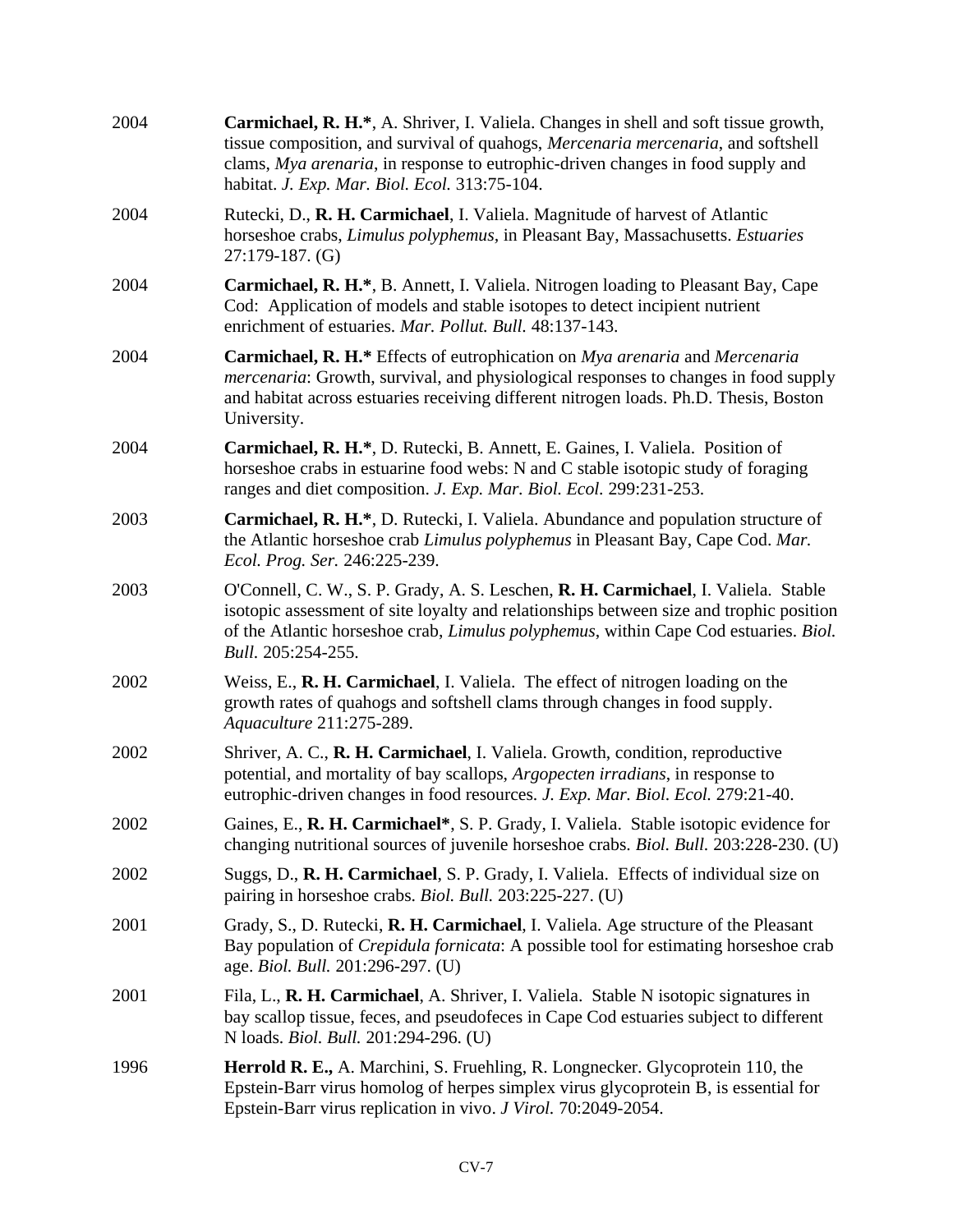| 1996              | Fruehling S., S. K. Lee, R. E. Herrold, B. Frech, G. Laux, E. Kremmer, F. A.<br>Grasser, R. Longnecker. Identification of latent membrane protein 2A (LMP2A)<br>domains essential for the LMP2A dominant-negative effect on B-lymphocyte surface<br>immunoglobulin signal transduction. J Virol. 70:6216-6226.                                                                                                                         |
|-------------------|----------------------------------------------------------------------------------------------------------------------------------------------------------------------------------------------------------------------------------------------------------------------------------------------------------------------------------------------------------------------------------------------------------------------------------------|
|                   | *Carmichael is corresponding author. This information is provided as an additional indicator of<br>Carmichael's contribution to manuscripts and mentorship because significance of<br>author order can vary with field, student participation, collaborator preference, and<br>journal standards. P, T, G, $U = Post\text{-}doc$ , Technician, graduate student, or<br>undergraduate student as first author working under Carmichael. |
| <b>Pre-prints</b> |                                                                                                                                                                                                                                                                                                                                                                                                                                        |
| 2016              | Aven, A., R. H. Carmichael, E. Hieb, M. Ross. West Indian manatee movements<br>reveal novel occupancy and distribution patterns in the northern Gulf of Mexico.<br>PeerJ Preprints 4 (2016): e2072v1. (G)                                                                                                                                                                                                                              |
|                   | Popular journals, comments, and technical reports:                                                                                                                                                                                                                                                                                                                                                                                     |
| 2008-2020         | Manatee Necropsy Reports, DISL's Manatees Sighting Network submitted to Florida<br>Fish & Wildlife Conservation Commission and USFWS. MMSN122808-01 to<br>present; various authors including M. Russell, A. Deming, E. Hieb, N. Wingers, C.<br>Miller, C. Pabody, N. Taylor, R.H. Carmichael.                                                                                                                                          |
| 2017              | Carmichael, R.H., Hieb, E. Manatee Biological Assessment. Alabama Department<br>of Transportation I-10 Mobile River Bridge and Bayway Widening. Prepared for<br>Alabama Department of Transportation c/o Thompson Engineering. Mobile, AL.                                                                                                                                                                                             |
| 2015              | Dillon, K. J. Caffrey, R. H. Carmichael, K. Cressman, M. Woodrey. Water quality<br>in Bangs Lake: effects of recurrent phosphate spills to a coastal estuary. Final<br>Technical Report submitted to Mississippi Water Resources Research Institute,<br>Mississippi State University                                                                                                                                                   |
| 2015              | Carmichael, R.H. and E. Hieb. Alabama manatees: The state's marine mammal<br>makes a big splash. Outdoor Alabama. July 2015:16-19.                                                                                                                                                                                                                                                                                                     |
| 2011              | Garrison, L., J. Litz, R. H. Carmichael, T. Rowles, T. Collier, M. Tumlin, H. Finley,<br>K. Walsh, R. P. Bourgeois, J. Adriance, P. Lang, D. Machnes. Nearshore cetacean &<br>sea turtle prey item sampling plan. Prepared for the Marine Mammals and Sea Turtles<br>Working Group of the Mississippi Canyon 252 Trustees                                                                                                              |
| 2011              | Ross, M., R. H. Carmichael, A. Aven, J. Powell, N. Adimey. 2011. Manatee Aerial<br>Surveys in Mississippi, Alabama and Louisiana under the Natural Resource Damage<br>Assessment Program (NRDA): Results of the proposed data collection plan to assess<br>injury to West Indian manatees outside of Florida from the Deepwater Horizon Oil<br>Spill.                                                                                  |
| 2010              | Carmichael, R. H.* and C. Kovacs. Comment on Watanabe et al. 2009. Mar. Pollut.<br>Bull. 60:314-315.                                                                                                                                                                                                                                                                                                                                   |
|                   | Newsletters, protocols, and permit applications:                                                                                                                                                                                                                                                                                                                                                                                       |
| 2014-2020         | IACUC protocols, Approved by University of South Alabama                                                                                                                                                                                                                                                                                                                                                                               |
|                   | Bottlenose dolphin abundance and condition in nearshore and coastal systems<br>$\bullet$<br>Capture, tagging, and tracking of West Indian manatees in Alabama waters<br>$\bullet$<br>Collection of fish species in the Mobile Bay/Mississippi Sound system<br>$\bullet$                                                                                                                                                                |
| 2009-2020         | Newsletter of the Mobile Manatees Sighting Network, 1-11 (1, 2)                                                                                                                                                                                                                                                                                                                                                                        |
|                   |                                                                                                                                                                                                                                                                                                                                                                                                                                        |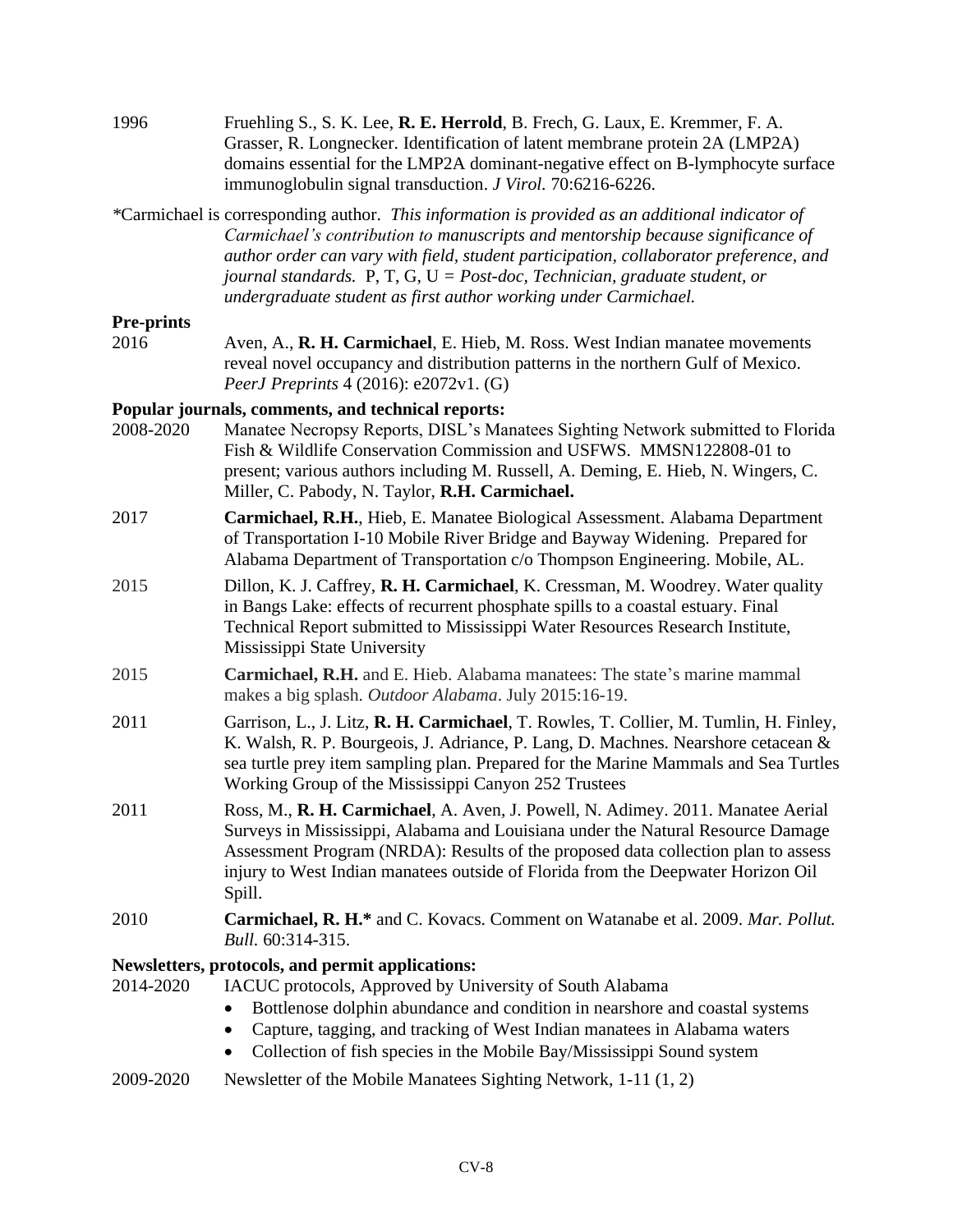| 2011-2020            | Carmichael, R. H., E. Hieb, J. Delo, A. Aven, C. Miller, N. Taylor. Save the<br>Manatee Club Newsletter, Updates on Alabama Manatees (quarterly articles)                                                                                         |
|----------------------|---------------------------------------------------------------------------------------------------------------------------------------------------------------------------------------------------------------------------------------------------|
| 2019                 | <b>Carmichael, R.H., A. Levins. Applications being accepted for 2020 NSF-REU</b><br>program at DISL, DISL Skimmer. August/September                                                                                                               |
| 2019                 | Russell, M., R.H. Carmichael. ALMMSN trains volunteers to help respond, DISL<br>Skimmer. August/September                                                                                                                                         |
| 2019                 | Cloyed, C., E. Hieb, R.H. Carmichael. Risky business: New data show how<br>manatees use shipping channels, DISL Skimmer. June/July                                                                                                                |
| 2019                 | Gancel, H., R.H. Carmichael. Playing 'tag': Tracking movement of young oysters,<br>DISL Skimmer. June/July                                                                                                                                        |
| 2019                 | Thomason, T., R.H. Carmichael, E. Heib. DISL's Our Wastewater Footprint: Water<br>Quality Lessons from Local Estuaries DISL Skimmer. March                                                                                                        |
| 2019                 | Thomason, T., R.H. Carmichael, E. Heib. Our Wastewater Footprint. ACF<br>newsletter. March                                                                                                                                                        |
| Metadata & datasets: |                                                                                                                                                                                                                                                   |
| 2019                 | <b>Carmichael, R. H., Hieb, E. The West Indian manatee population in Mobile Bay, AL</b><br>and surrounding waters (1912-2018).<br>http://cf.disl.org/datamanagement/metadata_folder/DISL-Carmichael-MSN-010-<br>2016.xml                          |
| 2019                 | Carmichael, R. H., E. Hieb, D. Hill. Fowl River, Alabama Marsh Restoration Study:<br>Stable isotope and anthropogenic influences component (NCEI Accession 0195411:<br>https://doi.org/10.25921/878s-qy21).                                       |
| 2018                 | Carmichael, R. H., A. Frith. Water quality and nutrients data collected in West Fowl<br>River and Coastal Alabama from 2017-07-31 to 2018-05-17 (NCEI Accession<br>0175941; https://doi.org/10.25921/cvzv-mb75).                                  |
| 2017                 | <b>Carmichael, R. H., Aven, A. GPS Tracking of West Indian Manatees (Trichechus</b><br>manatus latirostris) Tagged in Mobile Bay, Alabama (2009-2015).<br>http://cf.disl.org/datamanagement/metadata_folder/DISL-Carmichael-Aven-001-<br>2017.xml |
| 2017                 | Carmichael, R. H., Hieb, E. Water Quality at Six Sites in Alabama Waters<br>Representing West Indian Manatee Habitat (2008-2016).<br>http://cf.disl.org/datamanagement/metadata_folder/DISL-Carmichael-MSN-011-<br>2017.xml                       |
| 2016                 | <b>Carmichael, R. H., Estes, M. American Horseshoe Crab Abundance in the Northern</b><br>Central Gulf of Mexico in 2012-2013.<br>http://cf.disl.org/datamanagement/metadata_folder/DISL-Carmichael-Estes-001-<br>2016.xml                         |
| 2016                 | <b>Carmichael, R. H., Wingers, N. Strandings of Marine Mammals in Alabama 1978-</b><br>2016. http://cf.disl.org/datamanagement/metadata_folder/DISL-Carmichael-<br>ALMMSN-002-2016.xml                                                            |
| 2015                 | <b>Carmichael, R. H., Patterson, H. Growth Rate and Heat Shock Protein Data from</b><br>Oysters Under Low Dissolved Oxygen Stress (2010). http://cf.disl.org/<br>datamanagement/metadata_folder/DISL-Carmichael-Patterson-002-2015.xml            |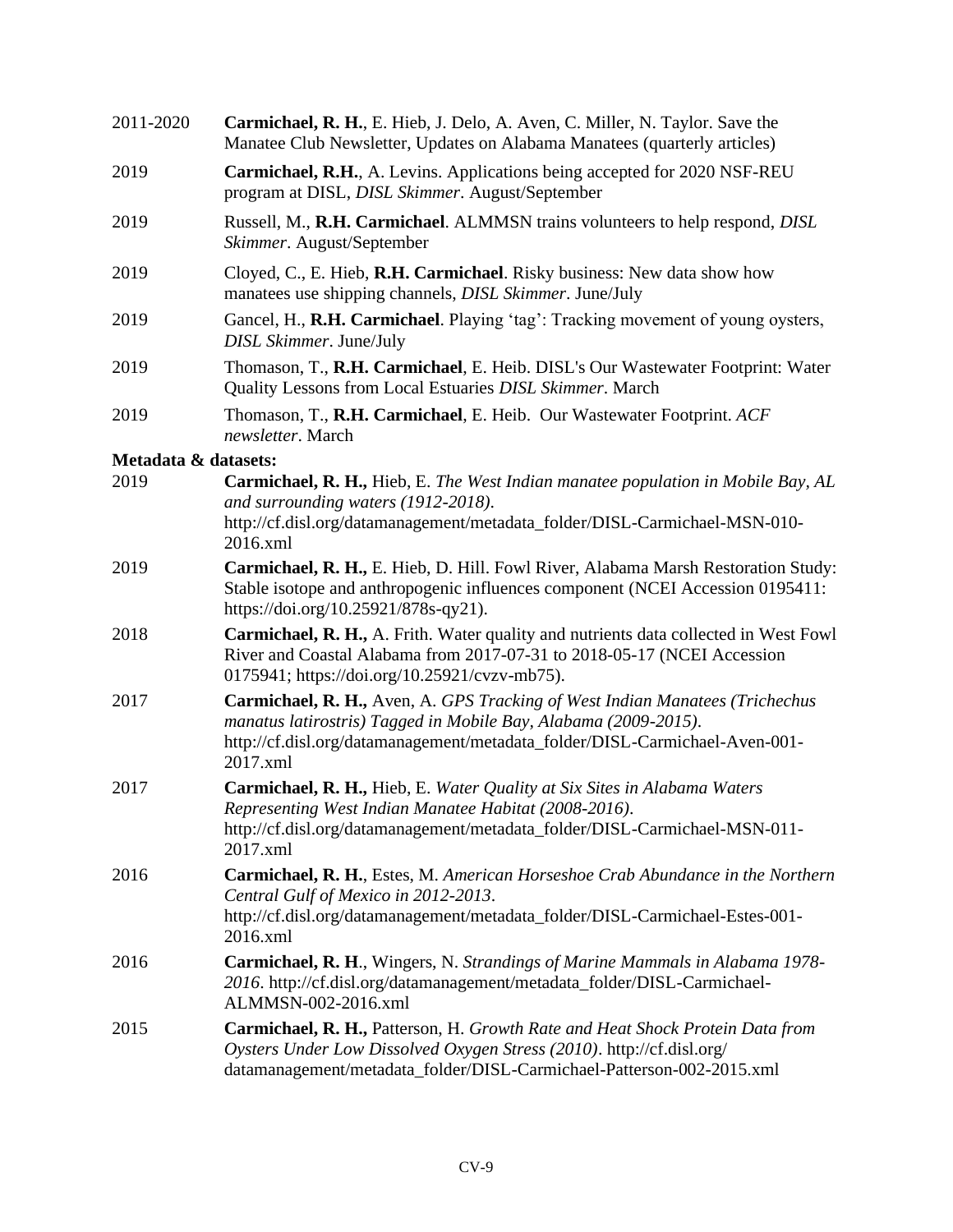| 2012 | <b>Carmichael, R. H., et al. Assimilation of Oil-Derived Elements by Oysters Due to the</b> |
|------|---------------------------------------------------------------------------------------------|
|      | Deepwater Horizon Oil Spill in 2010.                                                        |
|      | http://cf.disl.org/datamanagement/metadata_folder/72.html                                   |
| 2011 | <b>Carmichael, R. H., Biancani, P. Seasonal and Spatial Effects of Wastewater Effluent</b>  |
|      | on Oyster Ecology and Sanitation in Mobile Bay, Alabama.                                    |
|      | http://cf.disl.org/datamanagement/metadata_folder/30.html                                   |

2008 **Carmichael, R. H.** *Use of N stable isotope and microbial analyses to define wastewater influence in Mobile Bay, AL (2007)*. http://cf.disl.org/datamanagement/metadata\_folder/28.html

## **SELECTED RESEARCH GRANTS AND CONTRACTS**

| 2020-2024 | Alabama Restoration Plan II: Enhancing capacity for the Alabama marine mammal<br>stranding network restoration project (Carmichael PI; \$2,432,389) Collaborators:<br>Alabama Department of Conservation and Natural Resources (ADCNR, A. Hunter,<br>K. Swindle)                                                                                                                                                                                                                                                      |
|-----------|-----------------------------------------------------------------------------------------------------------------------------------------------------------------------------------------------------------------------------------------------------------------------------------------------------------------------------------------------------------------------------------------------------------------------------------------------------------------------------------------------------------------------|
| 2019-2023 | Alabama Restoration Plan II: Assessment of Alabama estuarine bottlenose dolphin<br>populations and health (Carmichael PI; \$3,059,229) Collaborators: Alabama<br>Department of Conservation and Natural Resources (ADCNR, A. Hunter, K.<br>Swindle), NOAA NMFS (K. Mullin)                                                                                                                                                                                                                                            |
| 2019-2020 | Alabama Division of Wildlife and Freshwater Fisheries, Part II: Aerial surveys of<br>manatee abundance and distribution in Alabama waters (Carmichael PI; \$17,907)<br>Collaborators: ADCNR, Sea to Shore Alliance (M. Ross, J. Powell)                                                                                                                                                                                                                                                                               |
| 2018-2021 | GoMRI VI, Consortium for Advanced Research on Marine Mammal Health<br>Assessment (CARMMHA) (L. Schwacke PI; \$4,736,265; Carmichael portion of<br>award \$203,464) Collaborators: National Marine Mammal Foundation (L. Schwacke,<br>C. Smith, B. Balmer, S. Venn-Watson), University of St. Andrews (L. Thomas),<br>University of Connecticut (S. DeGuise), NOAA NMFS (T. Rowles), Chicago<br>Zoological Society/ Sarasota Dolphin Research Program (R. Wells), University of<br>Illinois (K. Colegrove); NCE 1 year |
| 2018-2020 | USA's Center for Environmental Resiliency, Mitigating Wastewater Contamination<br>to Mississippi Sound: A novel partnership for management and education in Marine<br>Science and Chemistry (A. Stenson PI; \$20,000; Carmichael portion of award<br>\$5,000); NCE 1 year                                                                                                                                                                                                                                             |
| 2017-2021 | NOAA RESTORE Act Science program, Use of elemental signatures to detect and<br>trace contaminant entry to the northern Gulf of Mexico coastal food web: managing<br>multiple stressors (Carmichael PI; \$231,671) Collaborators: The Nature<br>Conservancy, Alabama Department of Environmental Management (ADEM),<br>ADCNR, NOAA Mussel Watch program; NCE 1 year                                                                                                                                                    |
| 2017-2021 | National Fish and Wildlife Foundation (NFWF), Alabama Marine Mammal<br>Conservation and Recovery Program, Extension (Carmichael PI; \$621,089)<br>Collaborators: NOAA NMFS, ADCNR, USFWS; NCE 1 year                                                                                                                                                                                                                                                                                                                  |
| 2017-2020 | Gulf of Mexico Energy Security Act (GOMESA), Dauphin Island Sea Lab's Manatee<br>Sighting Network & Research Program (Carmichael PI; \$120,000) Collaborators:<br>ADCNR (C. Blankenship)                                                                                                                                                                                                                                                                                                                              |
| 2015-2020 | National Fish and Wildlife Foundation (NFWF), Alabama Marine Mammal<br>Conservation and Recovery Program (Carmichael PI; \$1,281,600) Collaborators:                                                                                                                                                                                                                                                                                                                                                                  |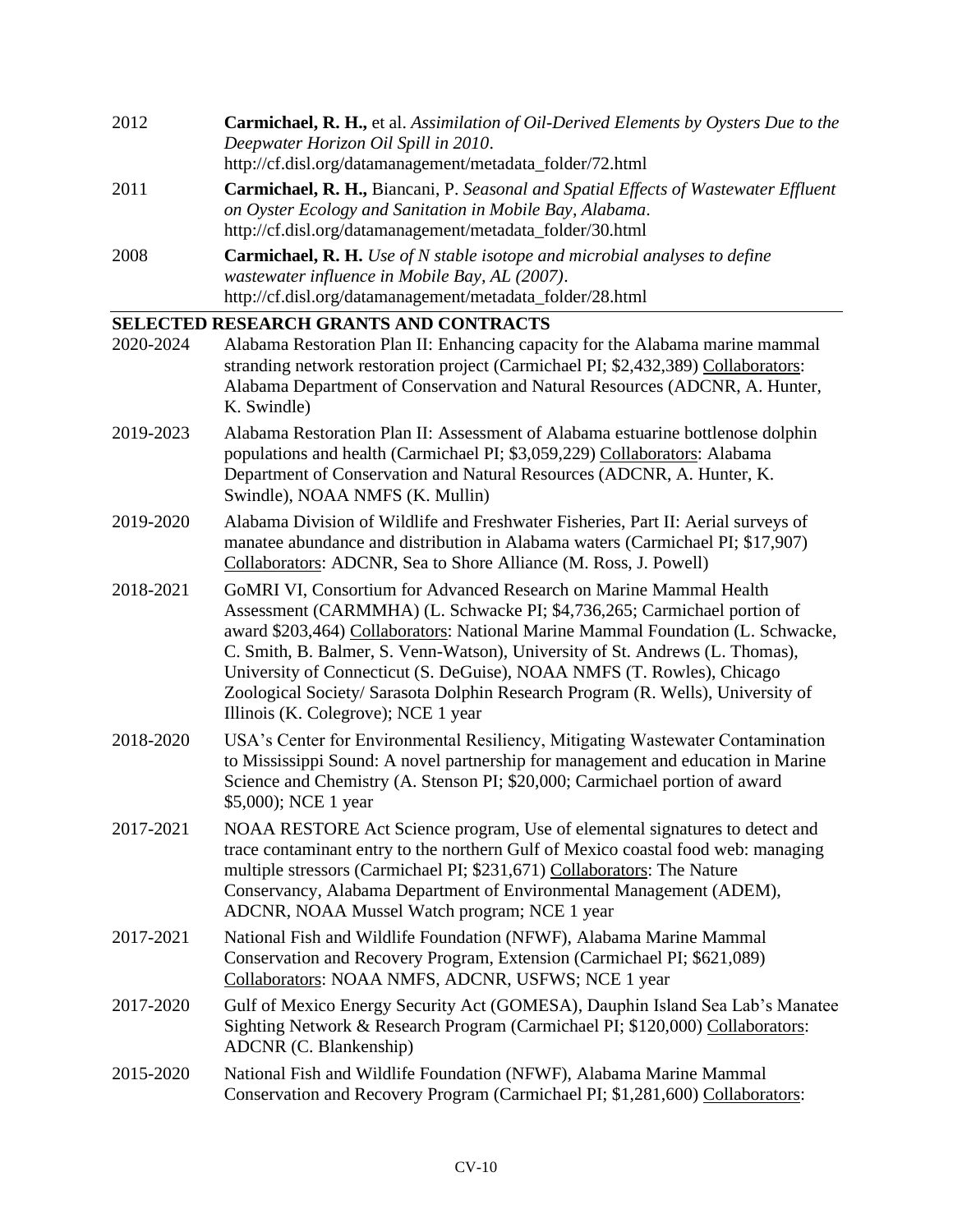NOAA National Marine Fisheries Service, Southeast Region Stranding Network, ADCNR, USFWS (D. Ingram), Marine Mammal Commission, The Ocean **Conservancy** 

### **OTHER GRANTS AND CONTRACTS**

| 2019-2021 | National Science Foundation, Research Experiences for Undergraduates Program,<br>Supplement for meetings and publications (Carmichael PI; \$23,012)                                     |
|-----------|-----------------------------------------------------------------------------------------------------------------------------------------------------------------------------------------|
| 2018-2021 | National Science Foundation, Research Experiences for Undergraduates Program,<br>(Carmichael PI; \$316,889) Collaborators: DISL faculty, MESC schools                                   |
| 2016-2021 | US Food and Drug Administration, DISL/FDA joint graduate fellowship program<br>(Carmichael PI; \$150,000 renewable per year; \$750,000 total) Collaborators: USFDA<br>and DISL faculty. |

### **AFFILIATIONS**

Alabama Fisheries Association (AFA-Regional)

American Association for the Advancement of Sciences (AAAS-International)

American Fisheries Society (AFS-National)

Association for the Sciences of Limnology and Oceanography (ASLO-International)

Coastal and Estuarine Research Federation (CERF-International

Gulf Estuarine Research Society (GERS-Regional)

National Shellfisheries Association (NSA-National)

New England Estuarine Research Society (NEERS-Regional)

Society of Environmental Toxicology and Chemistry (SETAC-International)

The Society for Marine Mammalogy (SMM-International)

# **SELECTED MEETINGS AND PRESENTATIONS**

### **Invited oral presentations at conferences & meetings:**

| 2018 | myneu oran presentations at comercires of meetings.<br>National Conference on Ecosystem Restoration (NCER), New Orleans, LA "Use of<br>ecological expertise for communicating sound management advice" (Panelist)               |
|------|---------------------------------------------------------------------------------------------------------------------------------------------------------------------------------------------------------------------------------|
| 2018 | Gulf and South Atlantic States Shellfish Conference, Mobile, AL "Shellfish,<br>nutrients, and pathogens"                                                                                                                        |
| 2017 | Society for Marine Mammalogy's Southeast Student Chapter, 2 <sup>nd</sup> Annual Student<br>Research Symposium, University of Southern Mississippi, Hattiesburg, MS "Science,<br>communication and the marine mammal challenge" |
| 2015 | MS-AL Sea Grant Consortium, Oil spill Science Seminar: Healthy Gulf Seafood,<br>Long Beach, MS "Effects of the Deepwater Horizon oil event on oysters in the<br>northcentral Gulf"                                              |
| 2015 | University of Southern Mississippi, Deepwater Horizon a Scientists Perspective<br>Seminar Series, Long Beach, MS "Effects of oil contaminants on sentinel species in<br>nGOM"                                                   |
|      | Submitted oral presentations at conferences & meetings:                                                                                                                                                                         |
| 2018 | Gulf Estuarine Research Society (GERS) Biennial Meeting, Galveston, TX, "Sources<br>of water quality indicators to shell fish growing areas in the northcentral Gulf of<br>Mexico"                                              |
| 2018 | Bays & Bayous Symposium, Mobile, AL, "Our Wastewater Footprint: An example                                                                                                                                                      |

of adaptive research and user-driven product development"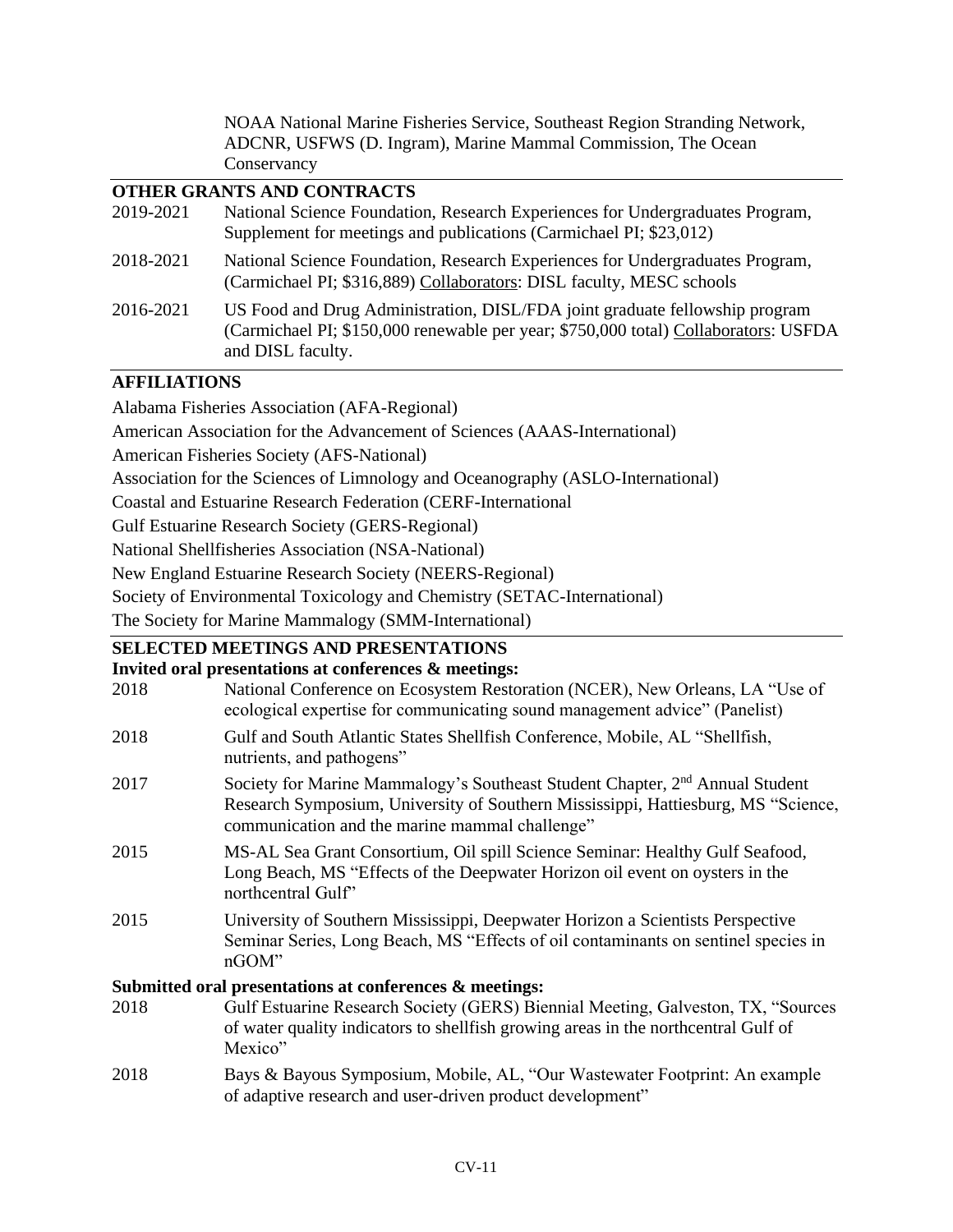| 2017 | Coastal and Estuarine Research Federation (CERF) Biennial Conference, Providence,<br>RI "Anthropro-proxy data in bivalves from middens to modern embayments and<br>tropical to temperate systems"                                                                                                                                                                                                     |
|------|-------------------------------------------------------------------------------------------------------------------------------------------------------------------------------------------------------------------------------------------------------------------------------------------------------------------------------------------------------------------------------------------------------|
| 2017 | Goldschmidt 2017, Paris, France "Anthropro-proxy data in bivalves from middens to<br>modern embayments and tropical to temperate systems"                                                                                                                                                                                                                                                             |
| 2017 | Alabama Academy of Sciences, 94 <sup>th</sup> Annual Meeting, Mobile, AL "Sedimentary<br>records of recurrent phosphate spills to a coastal estuary"                                                                                                                                                                                                                                                  |
| 2016 | Bays & Bayous Symposium, Biloxi, MS (2)<br>"Use of shipping channels and fairways by the West Indian Manatee (Trichechus<br>manatus) in the Northcentral Gulf of Mexico"<br>"Freshwater exposure and human interaction: Case history of a twice-stranded<br>$\bullet$<br>bottlenose dolphin in Alabama waters" (N. Wingers, D. Moore, R. Ewing, R.<br>Carmichael; oral, Carmichael gave presentation) |
| 2015 | Society for Marine Mammalogy Biennial Conference on the Biology of Marine<br>Mammals, San Francisco, CA "Use of stable isotope ratios for life-time diet<br>reconstruction in West Indian manatees"                                                                                                                                                                                                   |
| 2015 | Coastal and Estuarine Research Federation (CERF) Biennial Conference, Portland,<br>OR "Sedimentary records of recurrent phosphate spills to a coastal estuary"                                                                                                                                                                                                                                        |
|      | Poster presentations (first author):                                                                                                                                                                                                                                                                                                                                                                  |
| 2019 | World Marine Mammal Conference (WMMC), Barcelona, Spain "Human influence<br>on common bottlenose dolphin ( <i>Tursiops truncatus</i> ) strandings in the northern Gulf<br>of Mexico"                                                                                                                                                                                                                  |
| 2019 | Coastal and Estuarine Research Federation (CERF) Biennial Conference, Mobile, AL<br>"Sedimentary records of recurrent phosphate spills to a coastal estuary"                                                                                                                                                                                                                                          |
| 2019 | 4 <sup>th</sup> International Workshop on the Science and Conservation of Horseshoe Crabs,<br>Guangxi, China. "Horseshoe crab population response to natural and anthropogenic<br>perturbations through time: hurricane, oil spill, and a decade of change"                                                                                                                                           |
| 2016 | NSF REU Program PI Workshop, Boulder, CO "DISL REU program: Results of<br>targeted recruitment for minority & underserved students"                                                                                                                                                                                                                                                                   |
| 2015 | 3 <sup>rd</sup> International Workshop on Science and Conservation of Horseshoe Crabs, Sasebo<br>City, Nagasaki, Japan "Structure of northern and southern populations of juvenile<br>American horseshoe crabs inferred from molt size frequency analysis"                                                                                                                                            |
| 2015 | Mississippi Water Resources Conference, Mississippi Water Resources Research<br>Institute (MWRRI), Jackson, MS, "Planning the future with an eye to the past: Land<br>use and water quality on the Mississippi-Alabama coast"                                                                                                                                                                         |
|      | Co-authored presentations at meetings or seminars:                                                                                                                                                                                                                                                                                                                                                    |
| 2020 | Gulf of Mexico Oil Spill and Ecosystem Science (GOMOSES), Tampa, FL (2)                                                                                                                                                                                                                                                                                                                               |
|      | "Spatial, temporal, and individual-level variation in northern Gulf of Mexico<br>common bottlenose dolphin diet" (Cloyed, C., B. Balmer, M. Tumlin, E. Zolman,<br>A. Barleycorn, T. Rowles, L. Schwacke, R. Carmicahel; poster)                                                                                                                                                                       |
|      | "Oil-derived trace metal signature in <i>Crassostrea virginica</i> shell may provide<br>٠<br>historical record of oil exposure" (Peter, K., K. DaCosta, R.H. Carmichael; oral)                                                                                                                                                                                                                        |
| 2019 | 9 <sup>th</sup> International Sirenian Symposium, Barcelona, Spain (2)<br>"Linking use of ship channels by West Indian manatees to seasonal migration and                                                                                                                                                                                                                                             |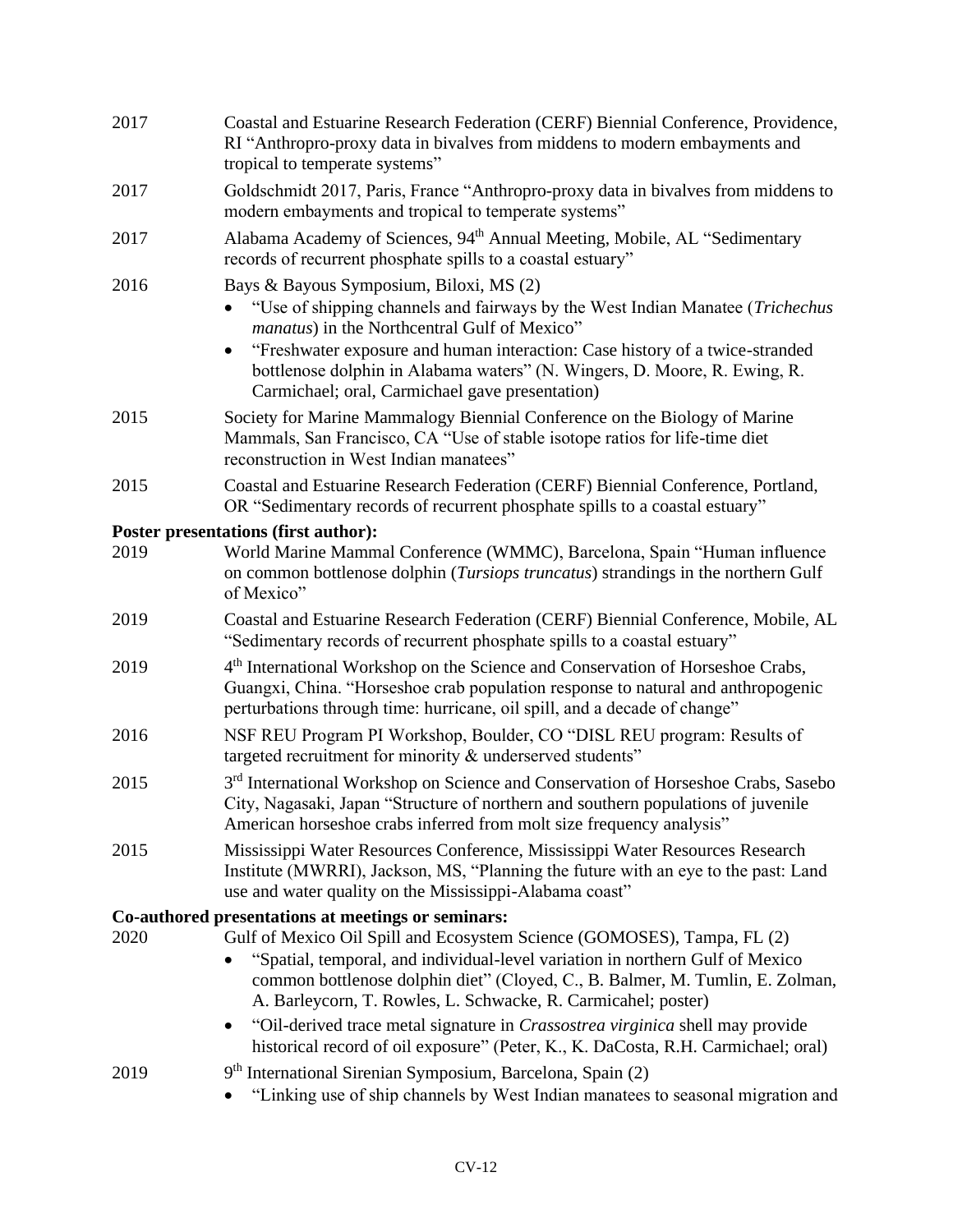habitat use" (E. Hieb, C. Cloyed, M. Collins, K. DaCosta, R.H. Carmichael; speed talk) • "A history of causes, patterns, and case studies of manatee mortality in the northern Gulf of Mexico" (E. Hieb, K. DaCosta, R.H. Carmichael; poster)

2019 World Marine Mammal Conference (WMMC), Barcelona, Spain (7)

- "X Marks the spot: Suspected broadhead arrow injuries in two bottlenose dolphins (*Tursiops truncatus*) along the Alabama Coast" (M. Collins, R.H. Carmichael, D.S. Rotstein, J.H. Byrd, and A.C. Deming; speed talk)
- "Spatial, temporal, and individual-level variation in northern Gulf of Mexico common bottlenose dolphin diet" (C. Cloyed, R.H. Carmichael; poster)
- "Linking use of ship channels by West Indian manatees to seasonal migration and habitat use" (E. Hieb, C. Cloyed, M. Collins, K. DaCosta, R.H. Carmichael; speed talk)
- 'Ontogenetic changes in trace element ratios track lifetime freshwater exposure in bottlenose dolphins (*Tursiops truncatus*)" (M. Hodanbosi, R.H. Carmichael; poster)
- "Analysis of manatee ear bone chemistry as a tool to track West Indian manatee migrations in the northern Gulf of Mexico" (K. DaCosta, R.H. Carmichael; poster)
- "Four decades of stranding response: Hotspots, coverage gaps, and shifting baselines in North central Gulf of Mexico" (M. Russell, N. Wingers, A. Deming, R.H. Carmichael; poster)
- "Perinate bottlenose dolphin mortality following the Northern Gulf of Mexico Unusual Mortality Event" (A. Deming, R.H. Carmichael; speed talk)

2019 Coastal and Estuarine Research Federation (CERF) Biennial Conference, Mobile, AL (14)

- "X Marks the spot: Suspected broadhead arrow injuries in two bottlenose dolphins (*Tursiops truncatus*) along the Alabama Coast" (M. Collins, R.H. Carmichael, D.S. Rotstein, J.H. Byrd, and A.C. Deming; poster)
- "Detecting oil exposure using trace metal signatures in Eastern Oyster (Crassostrea virginica) shells" (K. Peter, R.H. Carmichael; oral)
- "Spatial, temporal, and individual-level variation in northern Gulf of Mexico common bottlenose dolphin diet" (C. Cloyed, R.H. Carmichael; oral)
- "Use of geochemical tagging to test Eastern oyster (Crassostrea virginica) population connectivity" (H. Gancel, R.H. Carmichael; oral)
- "Linking use of ship channels by West Indian manatees to seasonal migration and habitat use" (E. Hieb, C. Cloyed, M. Collins, K. DaCosta, R.H. Carmichael; oral)
- 'Ontogenetic changes in trace element ratios track lifetime freshwater exposure in bottlenose dolphins (*Tursiops truncatus*)" (M. Hodanbosi, R.H. Carmichael; poster)
- "Analysis of manatee ear bone chemistry as a tool to track West Indian manatee migrations in the northern Gulf of Mexico" (K. DaCosta, R.H. Carmichael; oral)
- "Combining trace elements and stable isotopes to detect human wastewater" (A. Knight, R.H. Carmichael; oral)

CV-13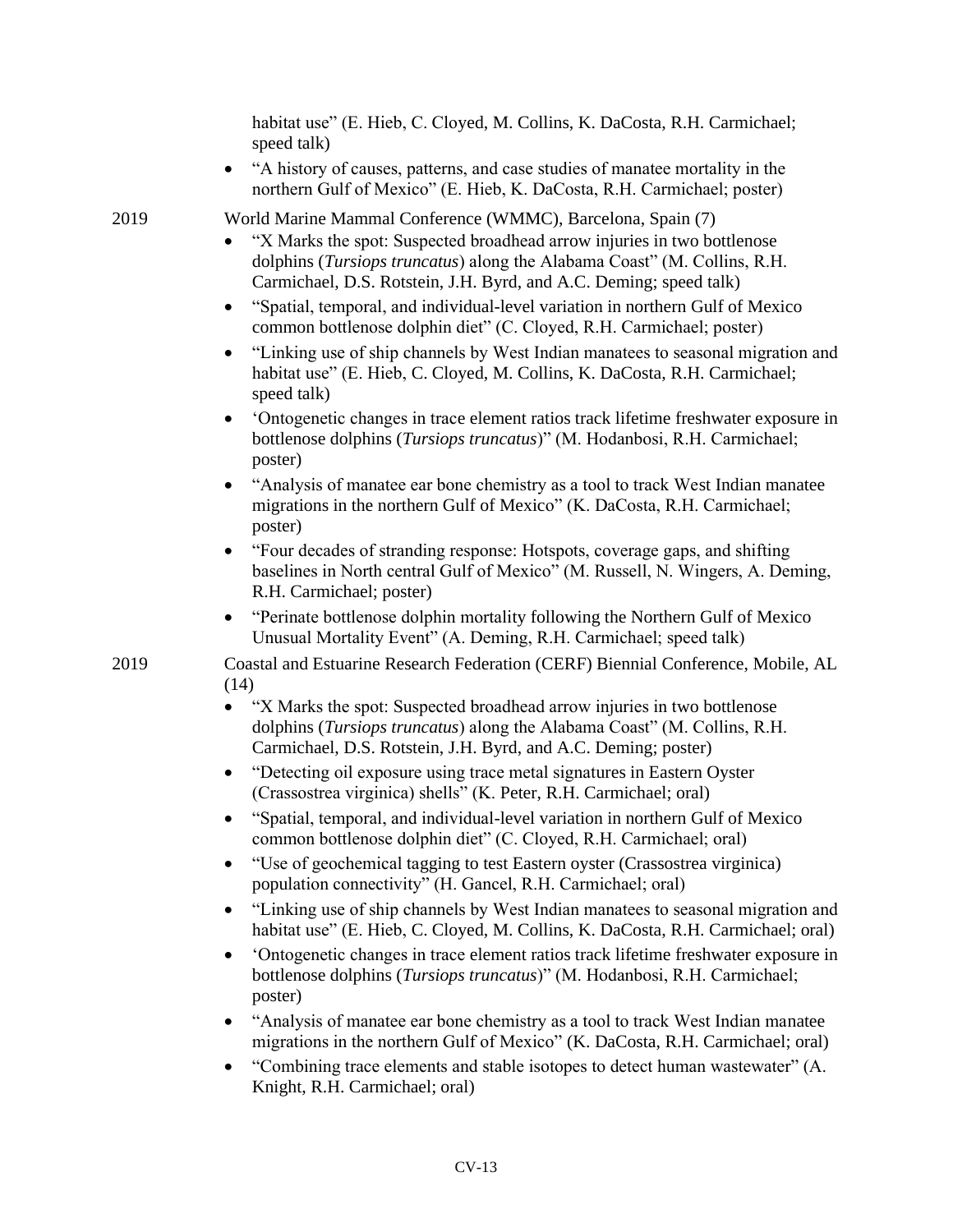|      | "Our Wastewater Footprint: Enhancing water quality through scientific<br>$\bullet$<br>communication and public outreach" (T. Thomason, E. Hieb, E. Darrow, R.H.<br>Carmichael; oral)                                                                                                     |
|------|------------------------------------------------------------------------------------------------------------------------------------------------------------------------------------------------------------------------------------------------------------------------------------------|
|      | "Four decades of stranding response: Hotspots, coverage gaps, and shifting<br>$\bullet$<br>baselines in North central Gulf of Mexico" (M. Russell, N. Wingers, A. Deming,<br>R.H. Carmichael; oral)                                                                                      |
|      | "Perinate bottlenose dolphin mortality following the Northern Gulf of Mexico<br>$\bullet$<br>Unusual Mortality Event" (A. Deming, R.H. Carmichael; oral)                                                                                                                                 |
|      | "Time and temperature effects on histamine and histamine-producing bacteria<br>(HPB) in decomposing fish" (A. Frith, K. Butler, R.H. Carmichael; oral)                                                                                                                                   |
|      | "Dead or Alive: Elemental Analysis of Stranded Bottlenose Dolphins (Tursiops<br><i>truncatus</i> )" (R. Murray, R.H. Carmichael, A. Deming; poster)                                                                                                                                      |
|      | "Comparison of left and right ear bone chemistry in West Indian manatees" (A.<br>Mason, K. DaCosta, R.H. Carmichael; poster)                                                                                                                                                             |
| 2019 | National Estuarine Research Reserve (NERR) Annual Meeting, Charleston, SC "Our<br>Wastewater Footprint: A living resource for science transfer", (T. Thomason, E.<br>Heib, R. Carmichael, K. Cressman; poster)                                                                           |
| 2019 | Dauphin Island Sea Lab/US Food & Drug Administration Annual Symposium,<br>Dauphin Island, AL (2)                                                                                                                                                                                         |
|      | "Effects of time & temperature on histamine & histamine-producing bacteria<br>(HPB) in decomposing Spanish mackerel" (Frith, A., K. Björnsdóttir-Butler,<br>R.H. Carmichael; oral)                                                                                                       |
|      | "Straight to the source: understanding wastewater inputs in a freshwater-<br>dominated system" (Gancel, H.N., R.H. Carmichael, W. Burkhardt III, K.<br>Calci; oral)                                                                                                                      |
| 2019 | Dauphin Island Sea Lab REU Symposium, Dauphin Island, AL "Dead or Alive:<br>Elemental Analysis of Stranded Bottlenose Dolphins (Tursiops truncatus)" (R.<br>Murray, R.H. Carmichael, A. Deming; poster)                                                                                  |
| 2019 | National Estuarine Research Reserve System (NERRS/NERRA) Annual meeting,<br>Charleston, SC "Our wastewater footprint: A living resource for science transfer" (T.<br>Thomason, E. Hieb, R.H. Carmichael; poster)                                                                         |
| 2019 | 4 <sup>th</sup> International Workshop on the Science and Conservation of Horseshoe Crabs,<br>Guangxi, China (2)                                                                                                                                                                         |
|      | "Using community-based conservation programs to protect horseshoe crabs and<br>their habitat: best practices and applications to underserved regions" (Hieb, E., G.<br>Gauvry, R.H. Carmichael; oral)                                                                                    |
|      | "Airsoft science: A test of horseshoe crab molt durability" (Carmichael, T.O.,<br>٠<br>R.H. Carmichael; poster) Awarded Best Student Presentation                                                                                                                                        |
| 2019 | Sustainability Summit, Alabama Coastal Foundation, Mobile, AL "Our Wastewater"<br>Footprint" (T. Thomason, E. Hieb, E. Darrow, R.H. Carmichael; oral)                                                                                                                                    |
| 2019 | Gulf of Mexico Oil Spill and Ecosystem Science (GOMOSES), New Orleans, LA (2)<br>"The effect of the Deepwater Horizon Oil Spill on bottlenose dolphin diets"<br>(Cloyed, C., M. Tumlin, M. Broadwater, L. Schwacke, B. Balmer, E. Zolman,<br>T. Rowles, C. Smith, R. Carmicahel; poster) |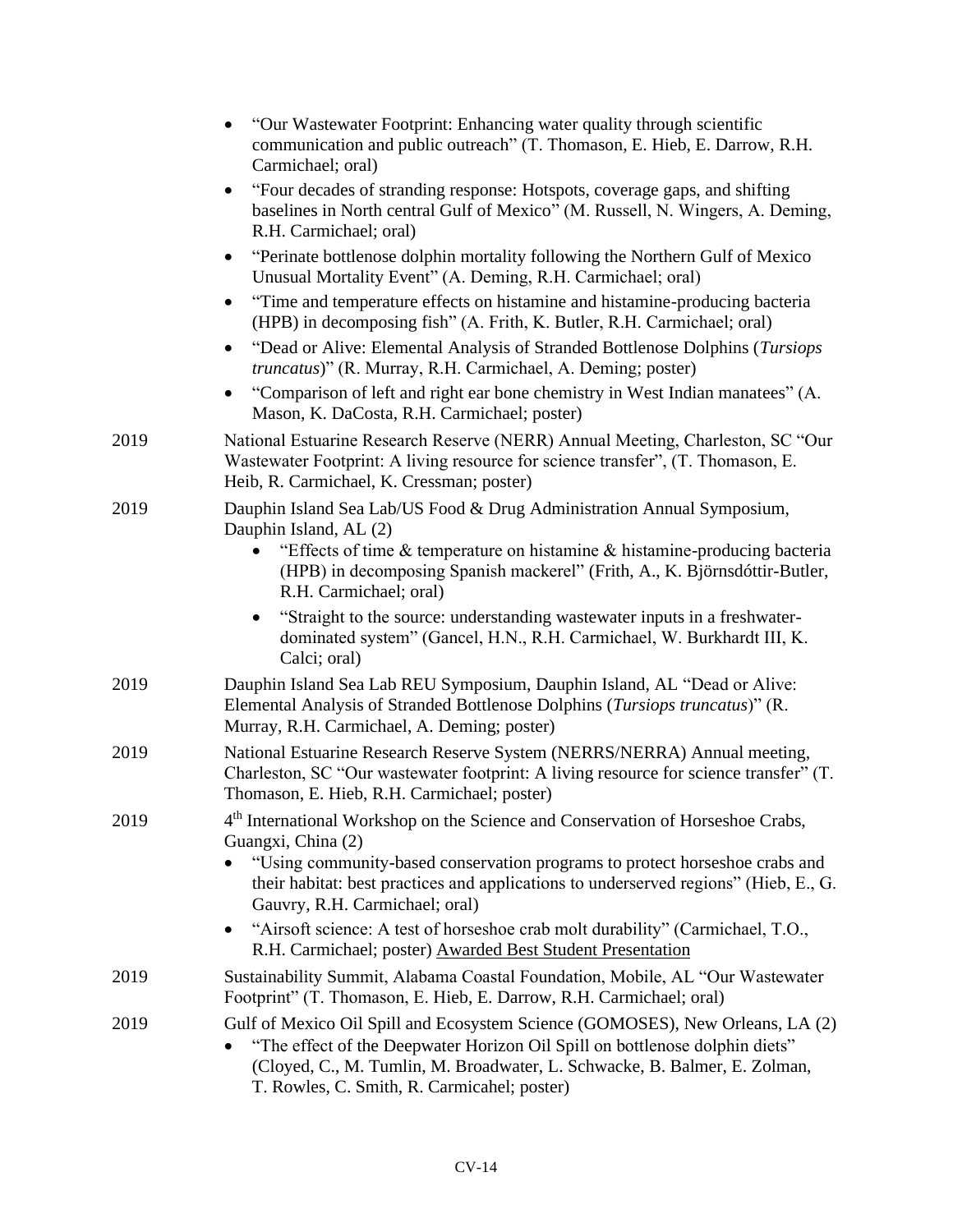|      | "Use of trace metals in oyster shell to detect oil contamination in the marine<br>environment" (Peter, K., K. Dacosta, R.H. Carmichael; poster)                                                                                                                                                                                                                                                                                                                                               |
|------|-----------------------------------------------------------------------------------------------------------------------------------------------------------------------------------------------------------------------------------------------------------------------------------------------------------------------------------------------------------------------------------------------------------------------------------------------------------------------------------------------|
| 2019 | International Association of Aquatic Animal Medicine (IAAAM), Durban, South<br>Africa "Case Report: Freshwater exposure, successful relocation and subsequent<br>drowning of subadult Atlantic bottlenose dolphin (Tursiops truncates). (A. Deming,<br>N. Wingers, D. Moore, D. Rotstein, R. Wells, R. Ewing, M. Hodanbosi, R.H.<br>Carmichael; poster)                                                                                                                                       |
| 2019 | University of South Alabama, Spring Research Forum, Mobile, AL (2)<br>"Drivers of histamine-producing bacteria (HPB) in water samples &<br>decomposing Spanish mackerel" (Frith, A., K. Björnsdóttir-Butler, R.H.<br>Carmichael; poster and oral)                                                                                                                                                                                                                                             |
|      | "Use of trace metals in oyster shell to detect oil contamination in the marine<br>٠<br>environment" (Peter, K., K. DaCosta, R.H. Carmichael; poster)                                                                                                                                                                                                                                                                                                                                          |
| 2019 | DISL Student Seminar Series, Dauphin Island, AL (2)<br>"Eastern oysters ( <i>Crassostrea virginica</i> ) as retrospective bioindicators of oil<br>contamination" (K. Peter; oral)<br>Demographics of stranded bottlenose dolphins (Tursiops truncatus) along the<br>$\bullet$<br>Alabama coast" (Hodanbosi, M., R.H. Carmichael; oral)                                                                                                                                                        |
| 2019 | Department of Marine Resources, Dauphin Island, AL "Oyster (Crassostrea<br><i>virginica</i> ) larval settlement, distribution, and connectivity in Mobile Bay and<br>Mississippi Sound" (Gancel, H.N., R.H. Carmichael; oral)                                                                                                                                                                                                                                                                 |
| 2019 | University of West Florida Seminar Series, Pensacola, FL "Oyster (Crassostrea<br>virginica) larval settlement and distribution in a freshwater dominated and human<br>influences estuary" (Gancel, H.N., R.H. Carmichael; oral)                                                                                                                                                                                                                                                               |
| 2019 | Dauphin Island Sea Lab 3-minute thesis, Dauphin Island, AL "Eastern oysters<br>(Crassostrea virginica) as retrospective bioindicators of oil contamination" (Peter,<br>K., R.H. Carmichael; oral).                                                                                                                                                                                                                                                                                            |
| 2019 | Alabama Water Resources Conference, Orange Beach, AL (3)<br>"Crassostrea virginica forgo assimilation of freely dissolved oil indicator<br>elements" (Peter, K., R.H. Carmichael; poster)<br>"An interdisciplinary collaboration leads to an assessment of marsh health in<br>Fowl River, Alabama" (Webb, B., Beebe, A., Carmichael, R., Cebrian, J.,<br>Coogan, J., Cook, M., Dzwonkowski, B., Goff, J., Hieb, E., Horne, H., Kudulis,<br>J., Lehrter, J., Smallegan, S., Thibaut, T.; oral) |
| 2019 | Florida SeaGrant Seminar Series, Pensacola, FL "Perinate bottlenose dolphin<br>mortalities following the Deepwater Horizon oil spill" (Deming, A., R.H.<br>Carmichael; oral)                                                                                                                                                                                                                                                                                                                  |
| 2018 | Bays and Bayous Symposium, Mobile, AL (10)<br>"Eastern oyster (Crassostrea virginica) settlement and population connectivity in<br>a freshwater dominated estuary" (Gancel, H.N., R.H. Carmichael; oral)<br>"X marks the spot: Case studies of stranded bottlenose dolphins (Tursiops<br>$\bullet$                                                                                                                                                                                            |
|      | <i>truncatus</i> ) in the northern Gulf of Mexico" (Collins, M.K., A.C. Deming, M.R.<br>Hondanbosi, R.H. Carmichael; oral)                                                                                                                                                                                                                                                                                                                                                                    |
|      | "Florida manatee (Trichechus manatus latirostris) diet in the northcentral Gulf of<br>$\bullet$<br>Mexico" (DaCosta, K.P., R.H. Carmichael; oral)                                                                                                                                                                                                                                                                                                                                             |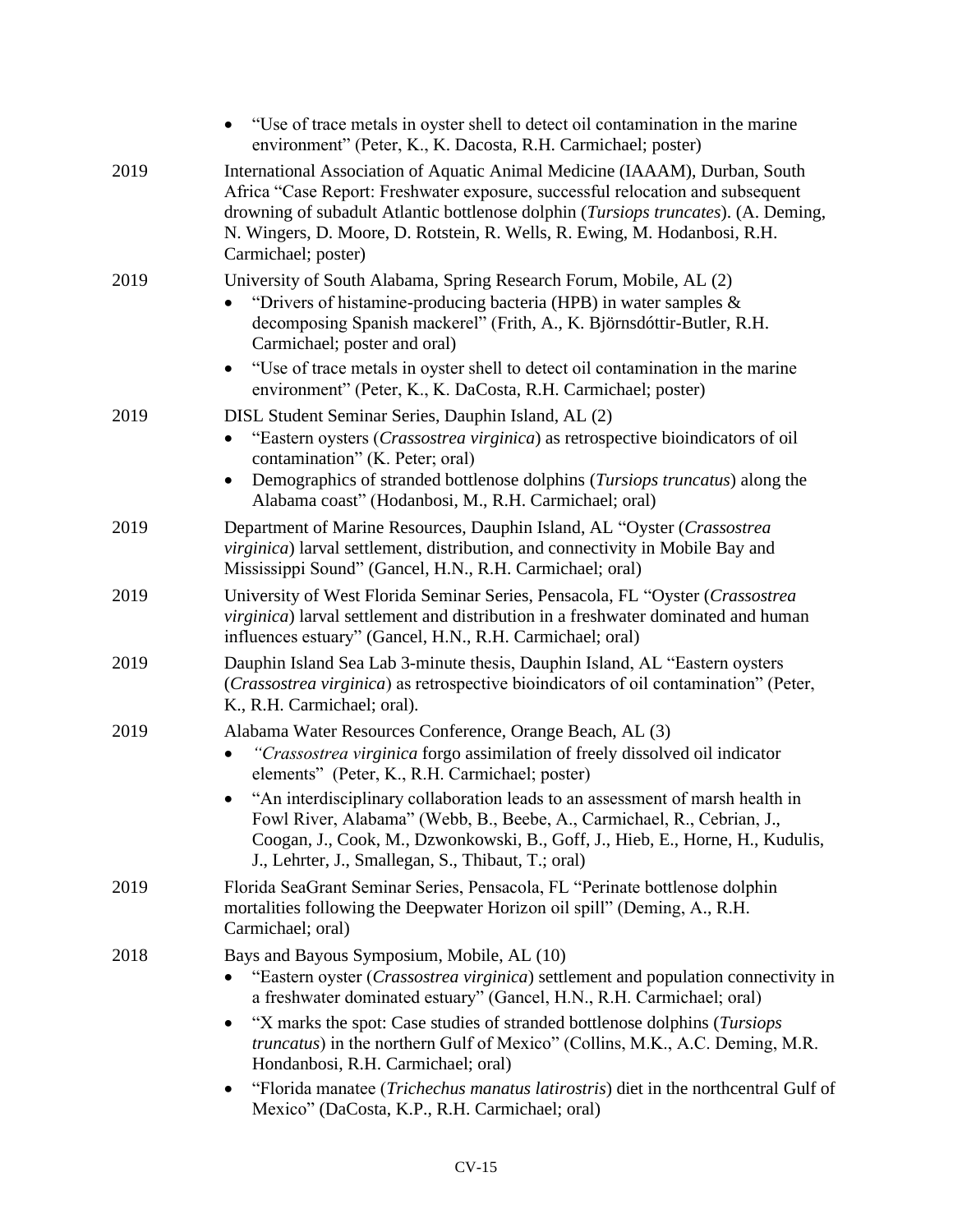| "The effects of lipid extraction on liver, muscle, and skin." (Cloyed, C.S., K. |
|---------------------------------------------------------------------------------|
| DaCosta, M. Hodanbosi, R.H. Carmichael; oral)                                   |

- "Environmental drivers of histamine-producing bacteria in water samples and decomposing Spanish mackerel tissues." (Frith, A., K. Björnsdóttir-Butler, R.H. Carmichael; oral)
- "Eastern oysters (*Crassostrea virginica*) as retrospective bioindicators to detect oil contamination in the marine environment" (Peter, K., R.H. Carmichael; poster) Awarded 1<sup>st</sup> place Student Poster Presentation
- "Influence of freshwater influx on the diet and body condition of the common bottlenose dolphin, *Tursiops truncatus*, in Mobile Bay, Alabama" (Hondanbosi, M.H., R.H. Carmichael; oral)
- "A history of causes, patterns, and case studies of manatee mortality in the northern Gulf of Mexico" (Hieb, E.E., K.P. Dacosta, R.H. Carmichael; poster)
- "Freshwater exposure, successful relocation, and subsequent drowning of a subadult Atlantic bottlenose dolphin (*Tursiops truncatus*)" (Deming, A.C., N.L. Wingers, D.P. Moore, R. Ewing, D. Rotstein, R.H. Carmichael; poster)
- "Cetacean stranding demographics in Alabama from 1978 to 2017: Coverage gaps, stranding hotspots, and future directions" (Russell, M., N. Wingers, M. Hondanbosi, N. Santini, R.H. Carmichael; poster)

### 2018 Gulf Estuarine Research Society Biennial Meeting, Galveston, TX (5)

- "Eastern oyster (*Crassostrea virginica*) settlement and population connectivity in a freshwater dominated estuary" (Gancel, H.N., R.H. Carmichael; oral) Awarded 1<sup>st</sup> place Student Oral Presentation
- "Florida manatee (*Trichechus manatus latirostris*) diet in the northcentral Gulf of Mexico" (DaCosta, K.P., R.H. Carmichael; oral)
- "The effects of lipid extraction on liver, muscle, and skin." (Cloyed, C.S., K. DaCosta, M. Hodanbosi, R.H. Carmichael; oral)
- "Environmental drivers of histamine-producing bacteria in water samples and decomposing Spanish mackerel tissues." (Frith, A., K. Björnsdóttir-Butler, R.H. Carmichael; poster)
- "Eastern oysters (*Crassostrea virginica*) as retrospective bioindicators to detect oil contamination in the marine environment" (Peter, K., R.H. Carmichael; poster)
- 2018 Southeastern Association of Fish and Wildlife Agencies, Mobile, AL. "Using telemetry to track manatee habitat use in the northern Gulf of Mexico" (DaCosta, K.P., R.H. Carmichael; oral)

### 2018 Alabama Water Resources Conference, Orange Beach, AL (3)

- "Sources of water quality indicators to a shellfish growing area in Portersville Bay, AL." (Frith, A., R.H. Carmichael, K. Calci; oral). Awarded 1<sup>st</sup> place Student Oral Presentation
- "Tracking wastewater influence in a freshwater dominated urbanized estuary" (Gancel, H.N., R.H. Carmichael, W. Burkhardt III, K. Calci; oral)
- "Using NASA Earth observations to monitor salinity changes in the Mobile Bay/Mississippi Sound system and application to manatee movement" (Estes, M., M. Bartkovich, L. Parker, P. Lemieux, R.H. Carmichael; poster)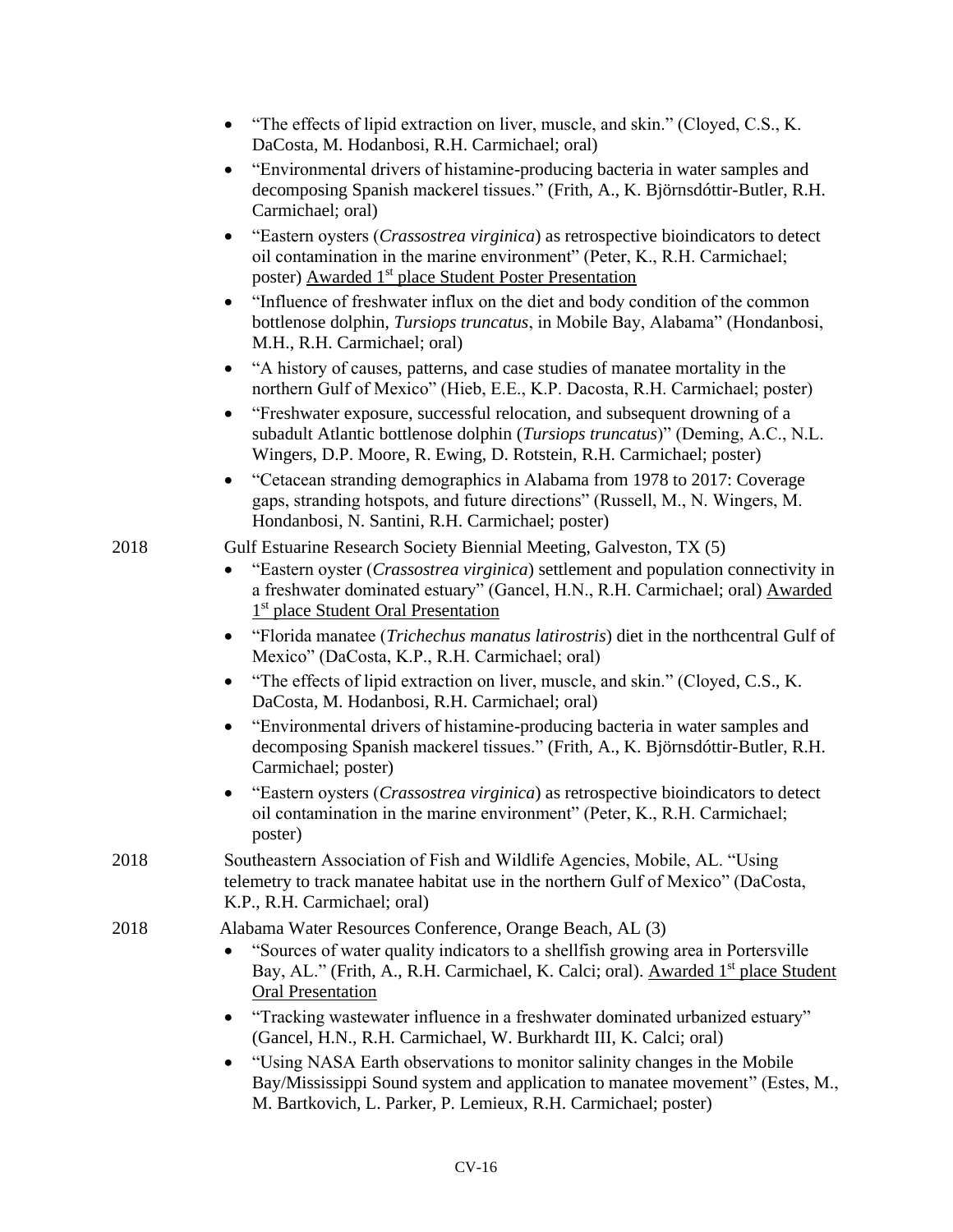| 2018 | Dauphin Island Sea Lab/US Food & Drug Administration Annual Symposium,<br>Dauphin Island, AL (2)<br>"Environmental drivers of histamine-producing bacteria in water samples and<br>decomposing Spanish mackerel tissues." (Frith, A., K. Björnsdóttir-Butler,                  |
|------|--------------------------------------------------------------------------------------------------------------------------------------------------------------------------------------------------------------------------------------------------------------------------------|
|      | R.H. Carmichael; oral)<br>"Riverine influence on wastewater indicators in Mobile Bay and Mississippi<br>Sound" (Gancel, H.N., R.H. Carmichael, W. Burkhardt III, K. Calci; oral)                                                                                               |
| 2018 | Gulf of Mexico Coastal Ocean Observing System (GCOOS) Animal Telemetry<br>Network (ATN) Workshop, New Orleans, LA. "Tracking manatee habitat use in the<br>northern Gulf of Mexico" (DaCosta, K.P., R.H. Carmichael; oral)                                                     |
| 2018 | University of South Alabama Graduate Research Forum, Mobile, AL (4)<br>"Sources of bacterial water quality indicators to shellfish growing areas in the<br>northcentral Gulf of Mexico" (Frith, A., K. Calci, R.H. Carmichael; poster)                                         |
|      | "Analysis of manatee periotic bone chemistry as a tool to track West Indian<br>$\bullet$<br>manatee migrations in the northcentral Gulf of Mexico" (DaCosta, K., R.H.<br>Carmichael; poster)                                                                                   |
|      | "Bivalve shells as a method of determining anthropogenic sources to estuarine<br>systems" (Knight, A., J. Kinsella, R.H. Carmichael; poster)                                                                                                                                   |
|      | "Use of elemental signatures in eastern oyster ( <i>Crassostrea virginica</i> ) shells to<br>assess population connectivity" (Nicholson, H.S., R.H. Carmichael, K. Park).                                                                                                      |
| 2018 | Gulf of Mexico Graduate Student Symposium, Dauphin Island, AL (5)<br>"Understanding the mechanism of histamine fish poisoning: Variables affecting<br>histamine-producing bacteria" (Frith, A., K. Björnsdóttir-Butler, R.H.<br>Carmichael; oral)                              |
|      | "Use of calcein to understand oyster (Crassostrea virginica) larval movements in<br>$\bullet$<br>a freshwater dominated estuary" (Nicholson H., R.H. Carmichael; oral) Awarded<br>Honorable Mention student presentation                                                       |
|      | "Analysis of manatee periotic bone chemistry as a tool to track West Indian<br>$\bullet$<br>manatee migrations in the northcentral Gulf of Mexico" (DaCosta, K., R.H.<br>Carmichael; poster)                                                                                   |
|      | "Bivalve shells as a method of determining anthropogenic sources to estuarine<br>systems" (Knight, A., J. Kinsella, R.H. Carmichael; poster)                                                                                                                                   |
| 2018 | Ocean Sciences Meeting, Portland, OR (2)<br>"Using NASA Earth observations to monitor salinity changes in the Mobile Bay/<br>Mississippi Sound system and application to manatee movement" (Estes, M., M.<br>Bartkovich, L. Parker, P. Lemieux, III., R.H. Carmichael; poster) |
|      | "Chilean mussels reconstruct environmental conditions during two coral die-off<br>$\bullet$<br>events" (H. Togami, A. Knight, R.H. Carmichael; poster)                                                                                                                         |
| 2017 | Coastal and Estuarine Research Federation (CERF) Biennial Conference, Providence,<br>RI(4)                                                                                                                                                                                     |
|      | "Applying community sanctuaries to conserve horseshoe crabs and their habitat<br>in underserved regions." (Hieb, E., G. Gauvry, R.H. Carmichael; oral)                                                                                                                         |
|      | "Defining horseshoe crab habitat with sparse data" (Estes, Jr. M., R.H.<br>Carmichael, X. Chen; oral)                                                                                                                                                                          |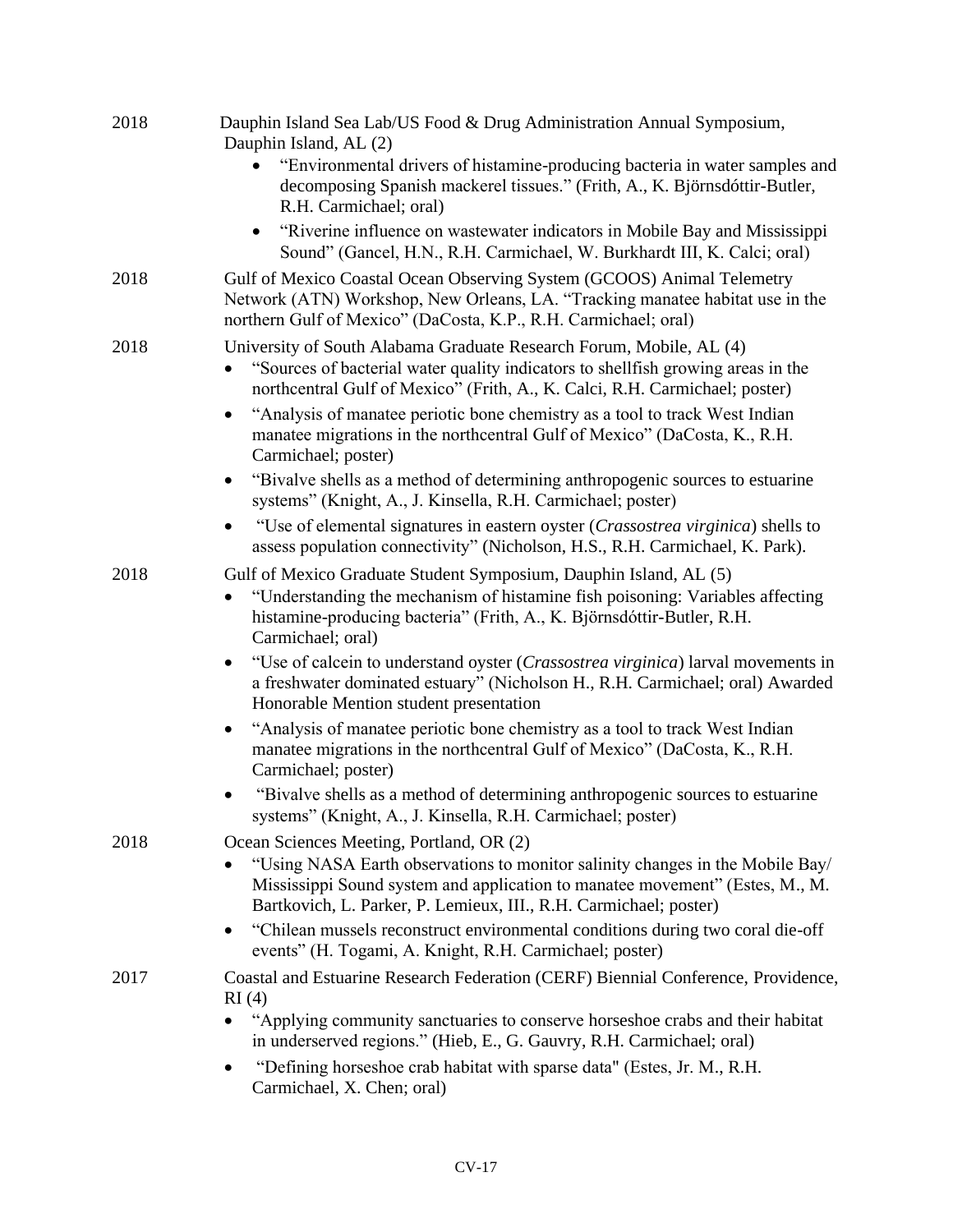|      | "Tracking wastewater influence on oysters (Crassostrea virginica) in freshwater<br>dominated urbanized estuary" (Nicholson, H.S., R.H. Carmichael, W. Burkhardt,<br>K. Calci; oral)                                                                                                                         |
|------|-------------------------------------------------------------------------------------------------------------------------------------------------------------------------------------------------------------------------------------------------------------------------------------------------------------|
|      | "Analysis of manatee ear bone chemistry to track West Indian manatee<br>migrations in the northcentral Gulf of Mexico" (DaCosta, K.P., R.H. Carmichael;<br>oral)                                                                                                                                            |
|      | "Mercury bioaccumulation in estuarine food webs with different nitrogen loads"<br>$\bullet$<br>(Fleming, J., J. Logan, C. Lamborg, D. Taylor, R.H. Carmichael, J. Kinsella;<br>poster)                                                                                                                      |
| 2017 | Society for Marine Mammalogy Biennial Conference on the Biology of Marine<br>Mammals, Halifax, Nova Scotia (2)                                                                                                                                                                                              |
|      | "Mapping thermal refugia in Alabama waters: Understanding West Indian<br>manatee (Trichechus manatus) habitat use in the north central Gulf of Mexico."<br>(Hieb, E.E., A. Garelick, K. DaCosta, R.H. Carmichael; poster)                                                                                   |
|      | "Analysis of manatee ear bone chemistry to track West Indian manatee<br>migrations in the northcentral Gulf of Mexico" (DaCosta, K.P., R.H. Carmichael;<br>oral)                                                                                                                                            |
| 2017 | Dauphin Island Sea Lab REU Symposium, Dauphin Island, AL "Chilean mussels<br>reconstruct environmental conditions during two coral die-off events" (Togami, H.,<br>A. Knight, R.H. Carmichael; poster)                                                                                                      |
| 2017 | Dauphin Island Sea Lab/Food & Drug Administration Annual Symposium, Dauphin<br>Island, AL "Microbial concentrations relative to major water flow and oyster larval<br>dispersal patterns in Mobile Bay and Mississippi Sound" (Nicholson, H.S., R.H.<br>Carmichael, W. Burkhardt III, K. Calci; oral)       |
| 2017 | 31st Annual Water Resource Conference, Orange Beach, AL "Tracking wastewater<br>influence on oysters (Crassostrea virginica) in freshwater dominated urbanized<br>estuary" (Nicholson, H.S., R.H. Carmichael, W. Burkhardt, III, K. Calci; oral)<br>Awarded 2 <sup>nd</sup> place Student Oral Presentation |
| 2017 | University of South Alabama Spring Research Forum, Mobile AL (2)<br>"Population connectivity and habitat use of the Florida manatee (Trichechus<br><i>manatees latirostris</i> ) in the northcentral Gulf of Mexico" (DaCosta, K., R.H.<br>Carmichael; oral- 3MT, Three Minute Thesis)                      |
|      | "Coincidental distribution of wastewater inputs and oyster (Crassostrea<br><i>virginica</i> ) larvae in a freshwater dominated estuary" (Nicholson, H., R.H.<br>Carmichael, K. Calci, W. Burkhardt, III; poster)                                                                                            |
| 2017 | Alabama Academy of Sciences, 94 <sup>th</sup> Annual Meeting, Mobile, AL (2)<br>"Analysis of manatee periodic bone microchemistry as a tool to track West Indian<br>manatee migrations in the northcentral Gulf of Mexico" (DaCosta, K., K. Brill,<br>R.H. Carmichael; oral)                                |
|      | "Citizen-science provides data on seasonal occupancy of West Indian manatees<br>٠<br>(Trichechus manatus) in the northcentral Gulf of Mexico" (Hieb, E., R.H.<br>Carmichael, A. Aven, C. Nelson-Seely, N. Taylor; oral)                                                                                     |
| 2016 | Bays & Bayous Symposium, Biloxi, MS (7)<br>"Wastewater influence on oyster (Crassostrea virginica) larvae distribution in a<br>freshwater and human influenced estuary" (Nicholson, H., R.H. Carmichael, W.                                                                                                 |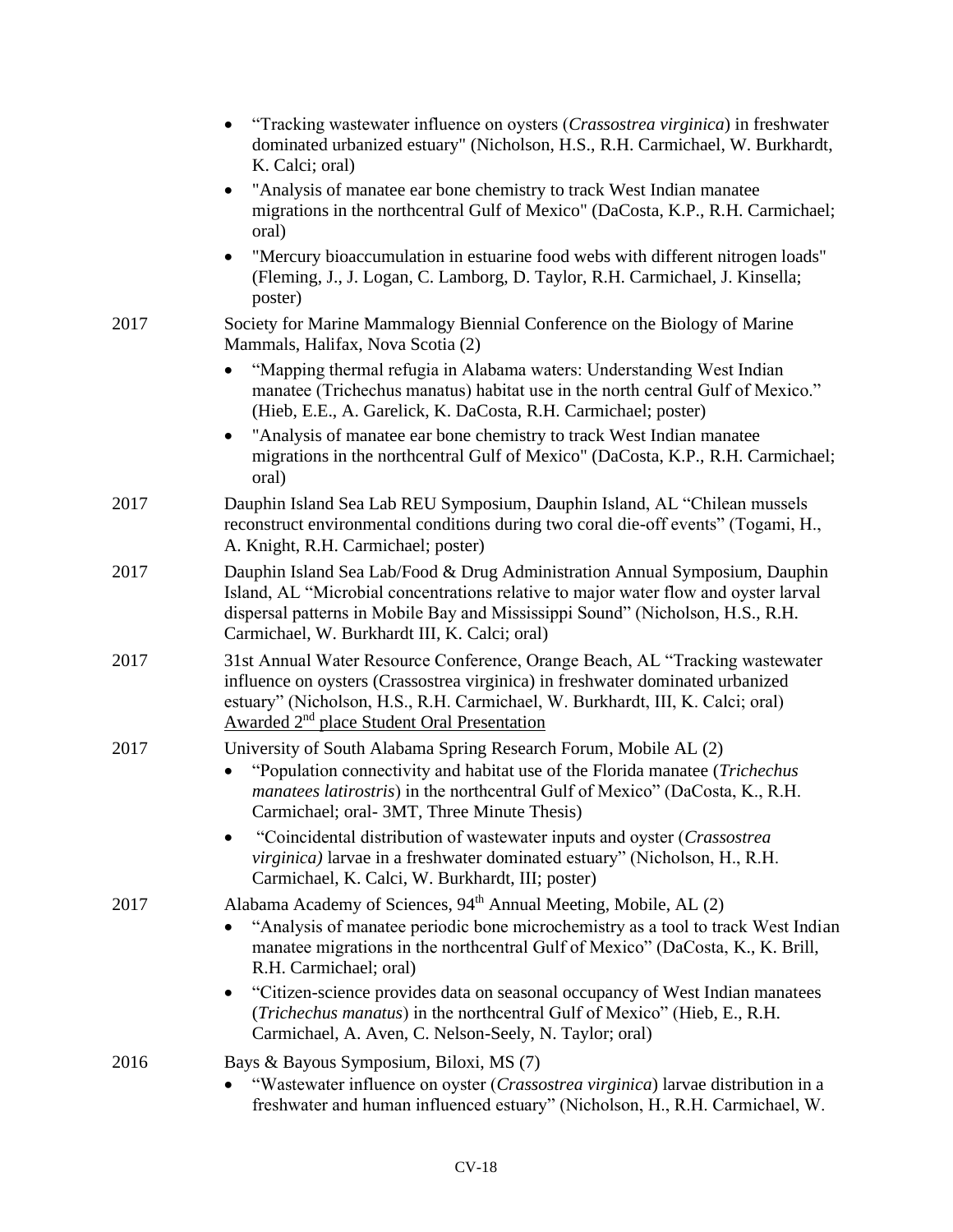Burkhardt III, K. Calci; oral) "Analysis of manatee periodic bone microchemistry as a tool to track West Indian manatee migrations in the northcentral Gulf of Mexico" (DaCosta K., K. Brill, R.H. Carmichael; oral)

- "Citizen-science provides data on seasonal occupancy of West Indian manatees (*Trichechus manatus*) in the northcentral Gulf of Mexico" (Hieb, E., R.H. Carmichael, A. Aven, C. Nelson-Seely, N. Taylor; oral)
- "Bivalve shells record anthropogenic effects on water quality in Guantanamo Bay, Cuba" (Knight, A., R.H. Carmichael; oral)
- "Freshwater exposure and human interaction: Case history of a twice-stranded bottlenose dolphin in Alabama waters" (Wingers, N., D. Moore, R. Ewing, R.H. Carmichael; oral, Carmichael gave presentation)
- "Aerial thermographic detection of manatee refugia in the northcentral Gulf of Mexico" (Garelick, A., K. DaCosta, R.H. Carmichael; poster)
- "Water quality in Bangs Lake: effects of recurrent phosphate spills to a coastal estuary: Year 2" (Dillon, K., J. Caffrey, R.H. Carmichael, B. Dzwonkowski, S. Holcomb, T. Berry, G. Baine, J. Sleek, R. Capps, J.G. Hall, E. Hieb, P. Dimens, E. Condon, Y. Li, J. Millwood, K. Cressman, C. Newman, M. Woodrey, W. Underwood; oral)

2016 Gulf Estuarine Research Society (GERS) biennial meeting, Pensacola, FL (3)

- "Wastewater influence on oyster (*Crassostrea virginica*) larvae distribution in a freshwater and human influenced estuary" (Nicholson H., R.H. Carmichael, W. Burkhardt III, K. Calci; oral)
- "Analysis of manatee periodic bone microchemistry as a tool to track West Indian manatee migrations in the northcentral Gulf of Mexico" (DaCosta, K., K. Brill, R.H. Carmichael; oral)
- "Citizen-science provides data on seasonal occupancy of West Indian manatees (*Trichechus manatus*) in the northcentral Gulf of Mexico" (Hieb, E., R.H. Carmichael, A. Aven, C. Nelson-Seely, N. Taylor; oral)

2016 University of South Alabama Spring Research Forum, Mobile, AL (4)

- "Analysis of manatee periotic bone microchemistry as a tool to track manatee migrations in the northern Gulf of Mexico" (DaCosta, K., R.H. Carmichael, W. Patterson; poster)
- "Use of bivalve shell to trace anthropogenic pollution at Guantanamo Bay, Cuba" (Knight, A., R.H. Carmichael; poster)
- "Photo-identification of West Indian manatee (*Trichechus manatus*) provides data on long distance migrations and repeated occurrence in the northern Gulf of Mexico" (Hieb, E., R.H. Carmichael, A. Aven; poster)
- "Coincidental distribution of wastewater inputs and oyster (*Crassostrea virginica)* larvae in a freshwater dominated estuary" (Nicholson, H., R.H. Carmichael, K. Calci, W. Burkhardt, III; poster)

2016 Association for the Sciences of Limnology and Oceanography, Ocean Sciences Meeting, New Orleans, LA

- "Organic stable isotopes in ancient oyster shell trace pre-colonial nitrogen sources" (E.S. Darrow, R.H. Carmichael, C.F. Andrus, H.E. Jackson; poster)
- "American horseshoe crab (*Limulus polyphemus*): Population ecology within the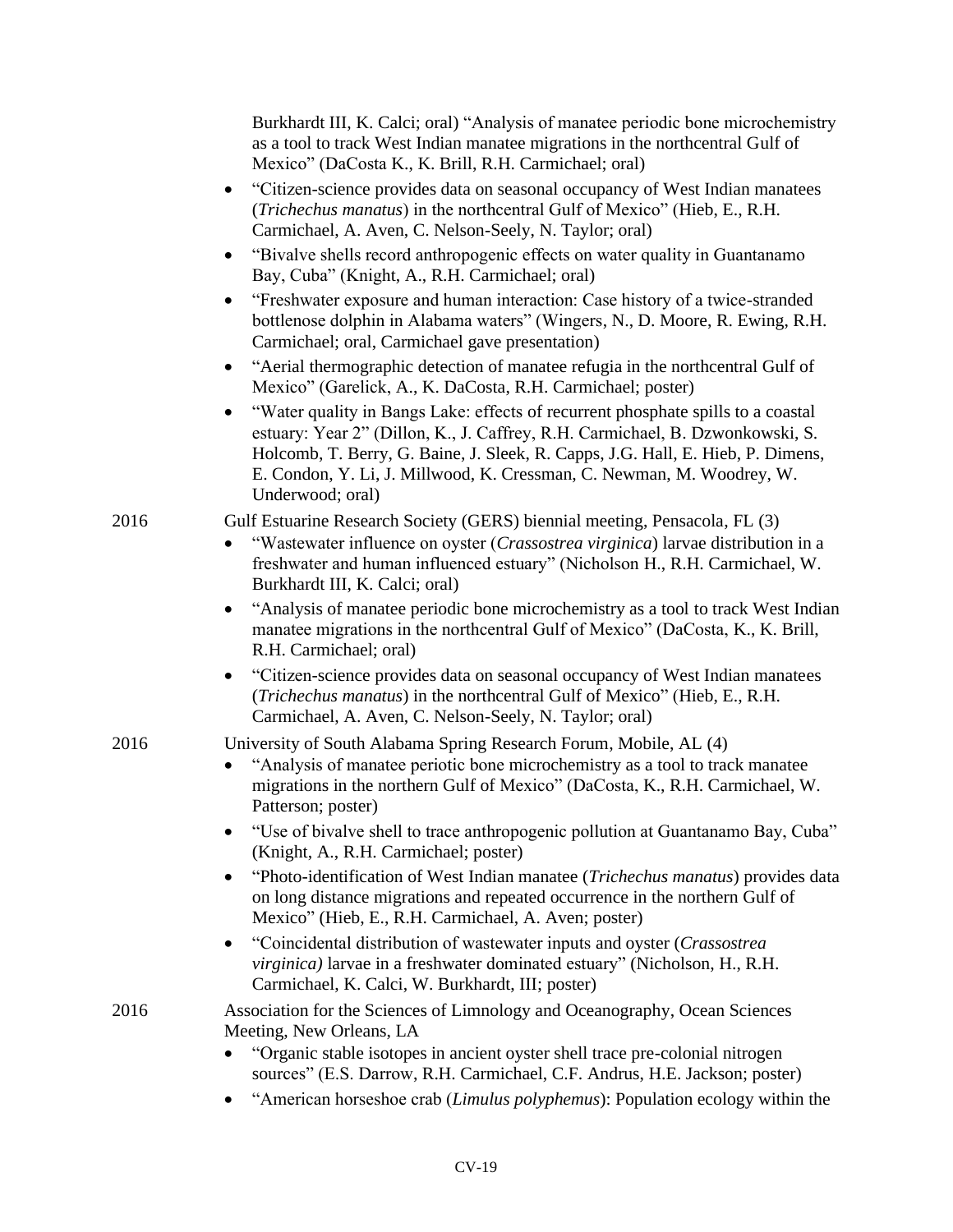|      | northern Gulf of Mexico (Carter, S., R.H. Carmichael, M. Estes, Jr., M.<br>McBarnes; poster)                                                                                                                                                                                                                                                                                                           |
|------|--------------------------------------------------------------------------------------------------------------------------------------------------------------------------------------------------------------------------------------------------------------------------------------------------------------------------------------------------------------------------------------------------------|
| 2016 | Mississippi Water Resources Conference, Jackson, MS, "Water Quality in Bangs<br>Lake: effects of recurrent phosphate spills to a coastal estuary: Year 2" (Dillon, K., J.<br>Caffrey, R.H. Carmichael, B. Dzwonkowski, S. Holcomb, T. Berry, G. Baine, J.<br>Sleek, R. Capps, J. Hall, E. Hieb, P. Dimens, E. Condon, Y. Li, J. Millwood, K.<br>Cressman, C. Newman, M. Woodrey, W. Underwood; poster) |
| 2016 | NERRS/NERRA Annual Meeting, Williamsburg, VA "What happens when<br>phosphate spills into an estuary?" (Cressman, K., J. Caffrey, R.H. Carmichael, K.<br>Dillon, B. Dzwonkowski, C. Griffin, M. Posten, M. Woodrey; poster)                                                                                                                                                                             |
| 2016 | Dauphin Island Sea Lab REU Symposium, Dauphin Island, AL<br>"Aerial thermographic detection of manatee refugia in the northcentral Gulf of<br>Mexico" (Garelick, A., K. DaCosta, R.H. Carmichael; poster)                                                                                                                                                                                              |
|      | "Use of shipping channels and fairways by the West Indian manatee (Trichechus<br>$\bullet$<br><i>manatus</i> ) in the northcentral Gulf of Mexico (Thompson, E., A.M. Aven, E.E.<br>Hieb, R.H. Carmichael; poster)                                                                                                                                                                                     |
| 2016 | University of South Alabama Biology Student Association, Mobile, AL. "Dauphin<br>Island Sea Lab's Manatee Sighting Network" (Hieb, E., R.H. Carmichael, A. Aven,<br>K. DaCosta; oral)                                                                                                                                                                                                                  |
| 2015 | Society for Marine Mammalogy Biennial Conference on the Biology of Marine<br>Mammals, San Francisco, CA (5)                                                                                                                                                                                                                                                                                            |
|      | "Distribution of stranded bottlenose dolphins (Tursiops truncates) throughout<br>$\bullet$<br>Alabama waters from 2004-2013" (Wingers, N., C. Nelson-Seely, R. Carmichael;<br>speed talk)                                                                                                                                                                                                              |
|      | "Analysis of manatee periotic bone microchemistry as a tool to track manatee<br>$\bullet$<br>migrations in the northern Gulf of Mexico" (DaCosta, K., R.H. Carmichael, W.<br>Patterson; oral)                                                                                                                                                                                                          |
|      | "Sighting demographics of the West Indian manatee ( <i>Trichechus manatus</i> ) in<br>Alabama and Mississippi waters" (Hieb, E. E., R. H. Carmichael, A. Aven, K.<br>DaCosta, C. Nelson-Seely, J. Delo, N. Taylor; poster)                                                                                                                                                                             |
|      | "Assigning stranded dolphins to stock using stable isotope ratios" (Hohn, A., L.<br>Thomas, R. Carmichael, S. Holmes, J. Litz, D. Shannon, S. Shippee, C. Sinclair,<br>S. Smith, T. Speakman, M. Tumlin, E. Zolman; oral)                                                                                                                                                                              |
|      | "Long-term, consistent data sets aid in the investigation of bottlenose dolphin<br>٠<br>strandings in the northern Gulf of Mexico following the Deepwater Horizon oil<br>spill" (Litz, J., K. Colegrove, S. Venn-Watson, R. Carmichael, E. Fougeres, L.<br>Noble, D. Shannon, S. Shippee, S. Smith, L. Staggs, S. Stevens, E. Stratton, M.<br>Tumlin, T. Rowles; oral)                                 |
| 2015 | Coastal and Estuarine Research Federation (CERF) Biennial Conference, Portland,<br>OR $(4)$                                                                                                                                                                                                                                                                                                            |
|      | "Developing a sustainability model for the American Horseshoe Crab in the<br>$\bullet$<br>northcentral Gulf of Mexico" (Estes, M.G., Jr., X. Chen, R.H. Carmichael; poster)                                                                                                                                                                                                                            |
|      | "Finding your estuary's roots: Investigating effects of land-use change with little<br>$\bullet$<br>historical context" (Darrow, E.S., R.H. Carmichael, K. Calci, W. Burkhardt, III;<br>poster)                                                                                                                                                                                                        |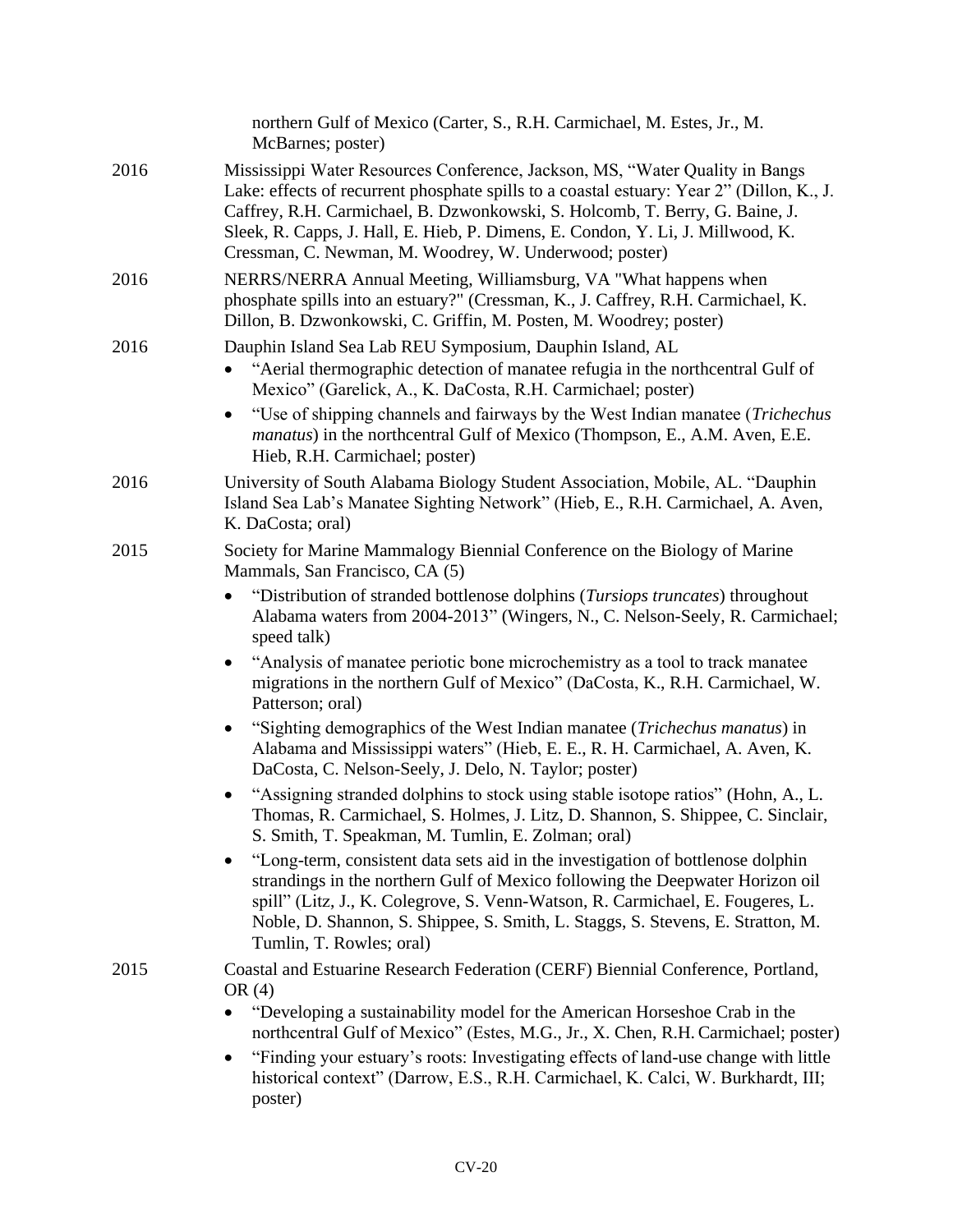|      | "Oyster settlement patterns in the freshwater dominated estuaries of Mobile Bay<br>and Eastern Mississippi Sound" (Nicholson, H., R.H. Carmichael, K. Park, M.<br>Han; poster)                                                                                                                                                                  |
|------|-------------------------------------------------------------------------------------------------------------------------------------------------------------------------------------------------------------------------------------------------------------------------------------------------------------------------------------------------|
|      | "Genetic diversity and population structure of West Indian manatees in the<br>northcentral Gulf of Mexico" (DaCosta, K.P., M. Hunter, R.H. Carmichael, R.<br>Bonde, E. E. Hieb; oral)                                                                                                                                                           |
| 2015 | Marine Megafauna Movement Workshop, King Abdullah University of Science and<br>Technology (KAUST), Thuwal, Saudi Arabia, "West Indian manatee tracking reveals<br>novel occupancy patterns in the Gulf of Mexico" (Aven, A., R.H. Carmichael; oral)                                                                                             |
| 2015 | 3 <sup>rd</sup> International Workshop on Science and Conservation of Horseshoe crabs, Sasebo<br>City, Nagasaki, Japan<br>"Analysis of the dynamics of the American horseshoe crab (Limulus polyphemus)<br>in the North Central Gulf of Mexico for developing habitat suitability model"<br>(Estes, M.G. Jr., X. Chen, R.H. Carmichael; poster) |
|      | "Examination of large exuviae with mating scars: Do adult female American<br>$\bullet$<br>horseshoe crabs, Limulus polyphemus, molt after sexual maturity?" (Hieb, E.,<br>R.H. Carmichael, G. Gauvry, C.N. Shuster, C. Jr.; oral) Deatured on NHK (Japan<br><b>Broadcasting Corporation</b> ) television                                        |
| 2015 | Gulf of Mexico Marine Mammal Research and Monitoring Meeting, New Orleans,<br>LA                                                                                                                                                                                                                                                                |
|      | "Sighting demographics of the West Indian manatee (Trichechus manatus) in<br>Alabama and Mississippi waters" (Hieb, E., R.H. Carmichael, A. Aven, K.<br>DaCosta, C. Nelson-Seely, J. Delo, N. Taylor; poster)                                                                                                                                   |
|      | "Modeling West Indian manatee movements informs space use patterns and<br>$\bullet$<br>phenology in the northern GOM" (Aven, A., R.H. Carmichael; poster)                                                                                                                                                                                       |
|      | "Distribution of stranded bottlenose dolphins (Tursiops truncatus) in Alabama<br>waters from 2004 - 2013" (Wingers, N., C. Nelson-Seely, R.H. Carmichael;<br>poster)                                                                                                                                                                            |
| 2015 | University of South Alabama Spring Research Forum, Mobile, AL (5)<br>"Analysis of manatee periotic bone microchemistry as a tool to track manatee<br>migrations in the northern Gulf of Mexico" (DaCosta, K.P., K. McLaughlin, W.F.<br>Patterson, R.H. Carmichael, K. Brill; poster)                                                            |
|      | "Suitability of calcein for mass marking marine bivalve larvae (Crassostrea<br><i>virginica</i> ) under different salinity and tank conditions" (Nicholson, H., R.H.<br>Carmichael, S. Rikard; poster)                                                                                                                                          |
|      | "Sighting demographics of the West Indian manatee (Trichechus manatus) in<br>Alabama and Mississippi waters" (Hieb, E., R.H. Carmichael, A. Aven, K.<br>DaCosta, C. Nelson-Seely, J. Delo, N. Taylor; poster)                                                                                                                                   |
|      | "Distribution of stranded bottlenose dolphins (Tursiops truncatus) in Alabama<br>$\bullet$<br>waters from 2004 - 2013" (Wingers, N., C. Nelson-Seely, R.H. Carmichael;<br>poster)                                                                                                                                                               |
|      | "Investigating potential domoic acid exposure in West Indian manatees stranded<br>in coastal Alabama" (Frank, J., A. Robertson, R.H. Carmichael; poster)                                                                                                                                                                                        |
| 2015 | National Academy of Sciences (NAS) Gulf Research Program, Dauphin Island, AL,<br>"Analysis of manatee periotic bone microchemistry as a tool to track manatee                                                                                                                                                                                   |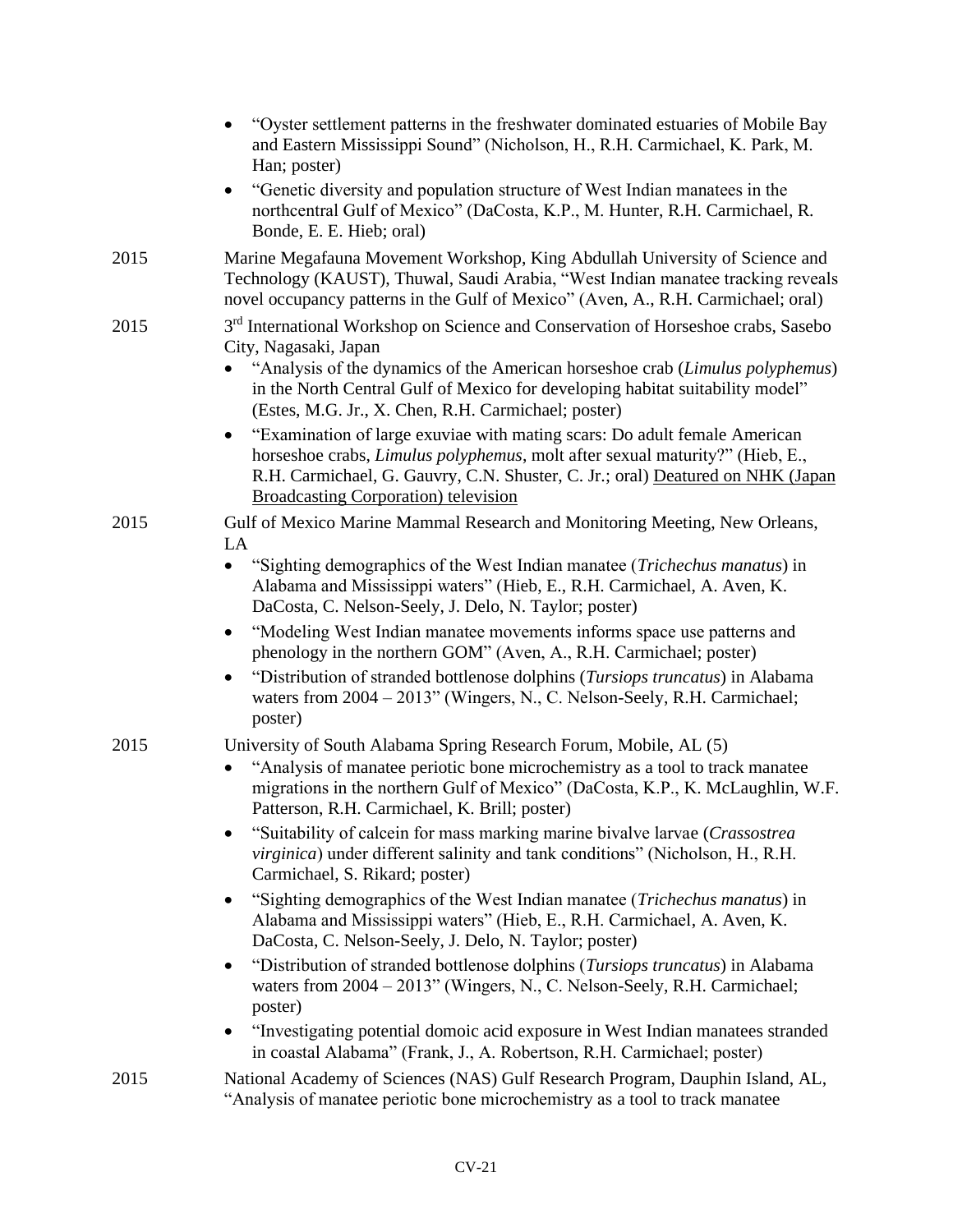|           | migrations in the northern Gulf of Mexico" (DaCosta, K.P., K. McLaughlin, W.F.<br>Patterson, R.H. Carmichael, K. Brill; poster)                                                                                                                                                                                                                                                                                         |
|-----------|-------------------------------------------------------------------------------------------------------------------------------------------------------------------------------------------------------------------------------------------------------------------------------------------------------------------------------------------------------------------------------------------------------------------------|
| 2015      | Dauphin Island Sea Lab REU Symposium, Dauphin Island, AL "American horseshoe<br>crab (Limulus polyphemus): Population ecology in the northern Gulf of Mexico"<br>(Carter, S., R.H. Carmichael, M. Estes, M. McBarnes; poster)                                                                                                                                                                                           |
| 2015      | Gulf of Mexico Graduate Student Symposium, Dauphin Island, AL, "Analysis of<br>manatee periotic bone microchemistry as a tool to track manatee migrations in the<br>northern Gulf of Mexico" (DaCosta, K.P., K. McLaughlin, W.F. Patterson, R.H.<br>Carmichael, K. Brill; poster)                                                                                                                                       |
| 2015      | Association for the Sciences of Limnology and Oceanography (ASLO) Aquatic<br>Sciences Meeting, Grenada, Spain, "Bringing together research and management to<br>examining the consequences of repeated phosphorus spill in a coastal estuary"<br>(Caffrey, J., M. Woodrey, K. Dillon, R. Carmichael, K. Cressman, E. Darrow; poster)                                                                                    |
| 2015      | International Association of Aquatic Animal Medicine (IAAAM) 46 <sup>th</sup> Annual<br>Conference, Chicago, IL, "The 2010-2015 northern Gulf of Mexico cetacean unusual<br>mortality event: An update on diagnostic test results and pathologic findings<br>(Colegrove, K., S. Venn-Watson, J. Litz, M. Kinsel, K Terio, J Saliki, S Fire, R Ewing,<br>E Fougeres, R Carmichael, et al.; poster)                       |
|           | <b>Guest lectures and seminars:</b>                                                                                                                                                                                                                                                                                                                                                                                     |
| 2020      | Birmingham Southern University, Birmingham, AL "Protecting our Marine<br>Mammals: Manatees, Dolphins, & Whales in the northern Gulf of Mexico" and<br>"DISL REU Program 2020-2021"                                                                                                                                                                                                                                      |
| 2019      | DISL Research Experience for Undergraduates (REU) Program Recruitment<br>Seminar, "DISL REU Program 2020"<br>Alabama State University, Montgomery, AL (October)<br>$\bullet$<br>Tuskeegee College, Tuskeegee, AL (October)<br>$\bullet$<br>Judson College, Marion, AL (October)<br>$\bullet$<br>Stillman College, Tuscaloosa, AL (October)<br>$\bullet$<br>Jackson State University, Jackson, MS (October)<br>$\bullet$ |
| 2019      | Texas A&M University at Galveston, TX "Use of elemental ratios to define habitat<br>and food resource use by marine mammals in the northern Gulf of Mexico."                                                                                                                                                                                                                                                            |
| 2019      | Odyssey USA, University of South Alabama, Mobile, AL "Manatee research at the<br>Dauphin Island Sea Lab"                                                                                                                                                                                                                                                                                                                |
| 2018-2019 | University of South Alabama, Gulf Shores Campus, Distinguished Lecture Series,<br>Gulf Shores, AL<br>"Protecting our sea life from environmental stressors" (2018)<br>"Protecting our marine mammals: Manatees, dolphins & whales" (2019)                                                                                                                                                                               |
| 2018      | DISL Research Experience for Undergraduates (REU) Program Recruitment<br>Seminar, "DISL REU Program 2019"<br>University of Mobile, Mobile, AL (October)<br>Alabama State University, Montgomery, AL (October)<br>$\bullet$<br>Tuskeegee College, Tuskeegee, AL (October)<br>$\bullet$<br>Judson College, Marion, AL (October)<br>$\bullet$<br>Stillman College, Tuscaloosa, AL (October)<br>٠                           |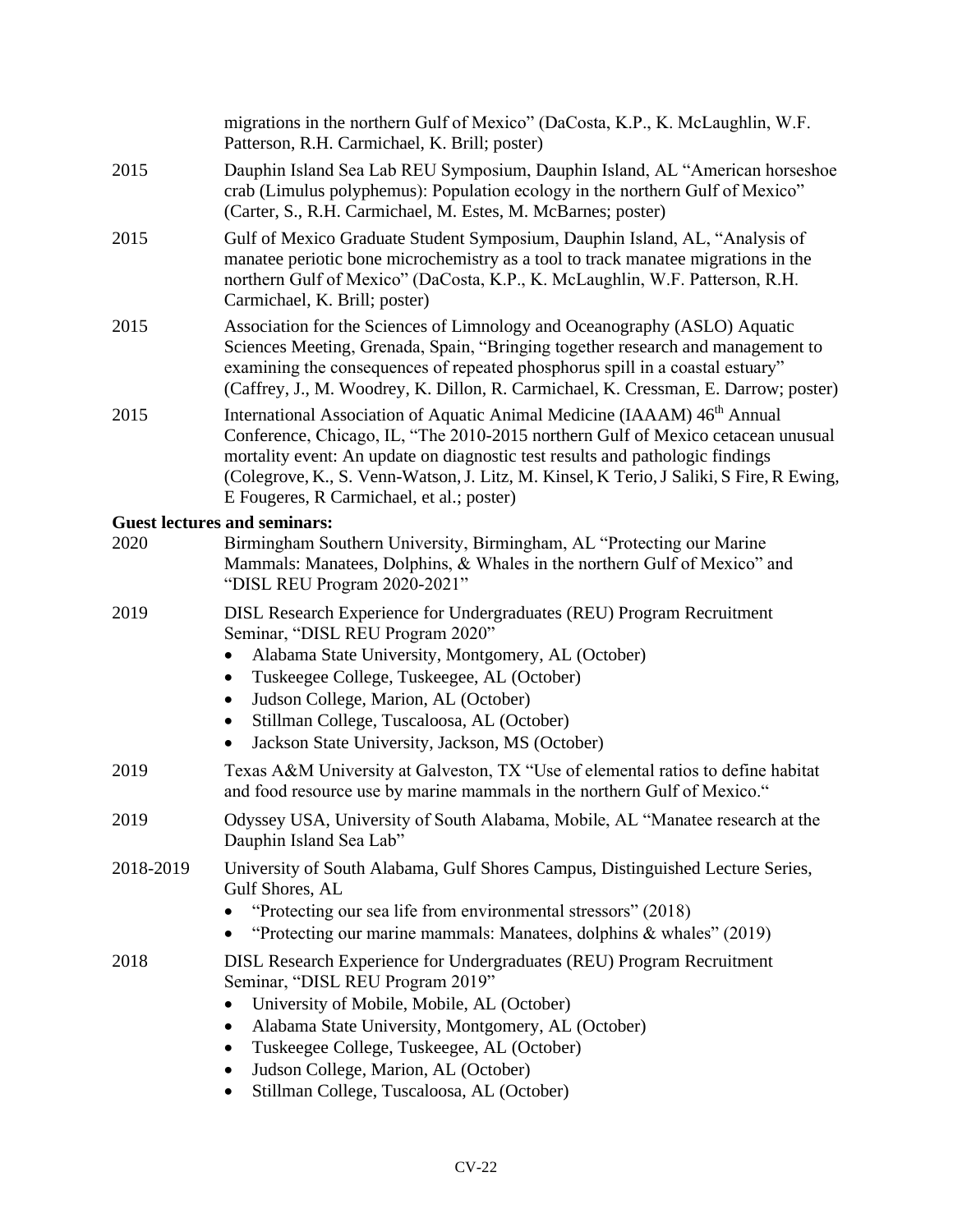| 2017      | Red Knot Aquaculture Interactions Workshop, Tuckerton, NJ "Review of horseshoe<br>crab ecology and the importance of habitat"                                                                                                                                                                                                                                             |
|-----------|---------------------------------------------------------------------------------------------------------------------------------------------------------------------------------------------------------------------------------------------------------------------------------------------------------------------------------------------------------------------------|
| 2017      | Gulf Coast Research Laboratory, Ocean Springs, MS "Anthropo-proxy data in<br>bivalves from middens to modern embayments and tropical to temperate systems"                                                                                                                                                                                                                |
| 2016      | Red Knot Aquaculture Interactions Workshop, Wildwood Crest, NJ "Review of<br>horseshoe crab ecology"                                                                                                                                                                                                                                                                      |
| 2016      | DISL Research Experience for Undergraduates (REU) Program Recruitment<br>Seminar, "DISL REU Program 2017"<br>University of Mobile, Mobile, AL (October)<br>$\bullet$<br>Alabama State University, Montgomery, AL (October)<br>$\bullet$<br>Huntingdon College, Montgomery, AL (October)<br>$\bullet$<br>University of West Alabama, Livingston, AL (October)<br>$\bullet$ |
| 2016      | Limuli Laboratories, Eldora, NJ "Contributions of Dr. Carl N. Shuster, Jr. to science<br>education through the Green Eggs & Sand curriculum and workshops"                                                                                                                                                                                                                |
| 2015-2016 | DISL Research Experience for Undergraduates (REU) Program lectures, Dauphin<br>Island, AL<br>"Orientation to DISL's REU Summer Program"<br>"Scientific Presentations: Fundamentals of creating and delivering a successful<br>$\bullet$<br>oral and poster presentation"<br>"Scientific Writing: Data display, papers, thesis/dissertation, CVs"<br>$\bullet$             |
| 2015      | Environmental Protection Agency (EPA), Gulf Breeze, FL "Shallow water phantoms:<br>Understanding northern Gulf of Mexico manatees"                                                                                                                                                                                                                                        |
| 2015      | National Ocean Sciences Bowl (NOSB), Ocean Springs, MS, "Effects of ocean<br>contaminants on sentinel species in the northern Gulf of Mexico"                                                                                                                                                                                                                             |
| 2015      | University of Alabama, Marine Sciences Club, Tuscaloosa, AL, "Dauphin Island Sea<br>Lab summer programs & research opportunities"                                                                                                                                                                                                                                         |
| 2019      | Invited oral presentations for outreach and education:<br>Mobile Bay Green Drinks, Alabama Coastal Foundation, Alchemy Tavern, Mobile,<br>AL "Our Wastewater Footprint"                                                                                                                                                                                                   |
| 2019      | Environmental town hall, AL House Democratic Caucus, Fairhope, AL "Issues<br>Impacting Mobile Bay" (panelist)                                                                                                                                                                                                                                                             |
| 2018      | NOAA Gulf of Mexico Regional Collaboration Team Webinar, Three-minute<br>roundup "Summary of ongoing NOAA collaborative research"                                                                                                                                                                                                                                         |
| 2017      | Mobile Baykeeper, 20 <sup>th</sup> Anniversary film screening, Gulf Coast Exploreum, Mobile,<br>AL "The future of marine conservation"                                                                                                                                                                                                                                    |
| 2017      | Mobile Rotary Club, Mobile, AL "DISL's Manatee Sighting Network:<br>Understanding Gulf of Mexico manatees"                                                                                                                                                                                                                                                                |
| 2017      | Gulf Coast Research Laboratory, Science Café, Ocean Springs, MS "Shallow water<br>phantoms: Understanding northern Gulf of Mexico manatees"                                                                                                                                                                                                                               |
| 2016      | Magnolia Springs Community Association, Magnolia Springs, AL, "DISL's Manatee<br>Sighting Network: Understanding Alabama manatees & Magnolia Springs!"                                                                                                                                                                                                                    |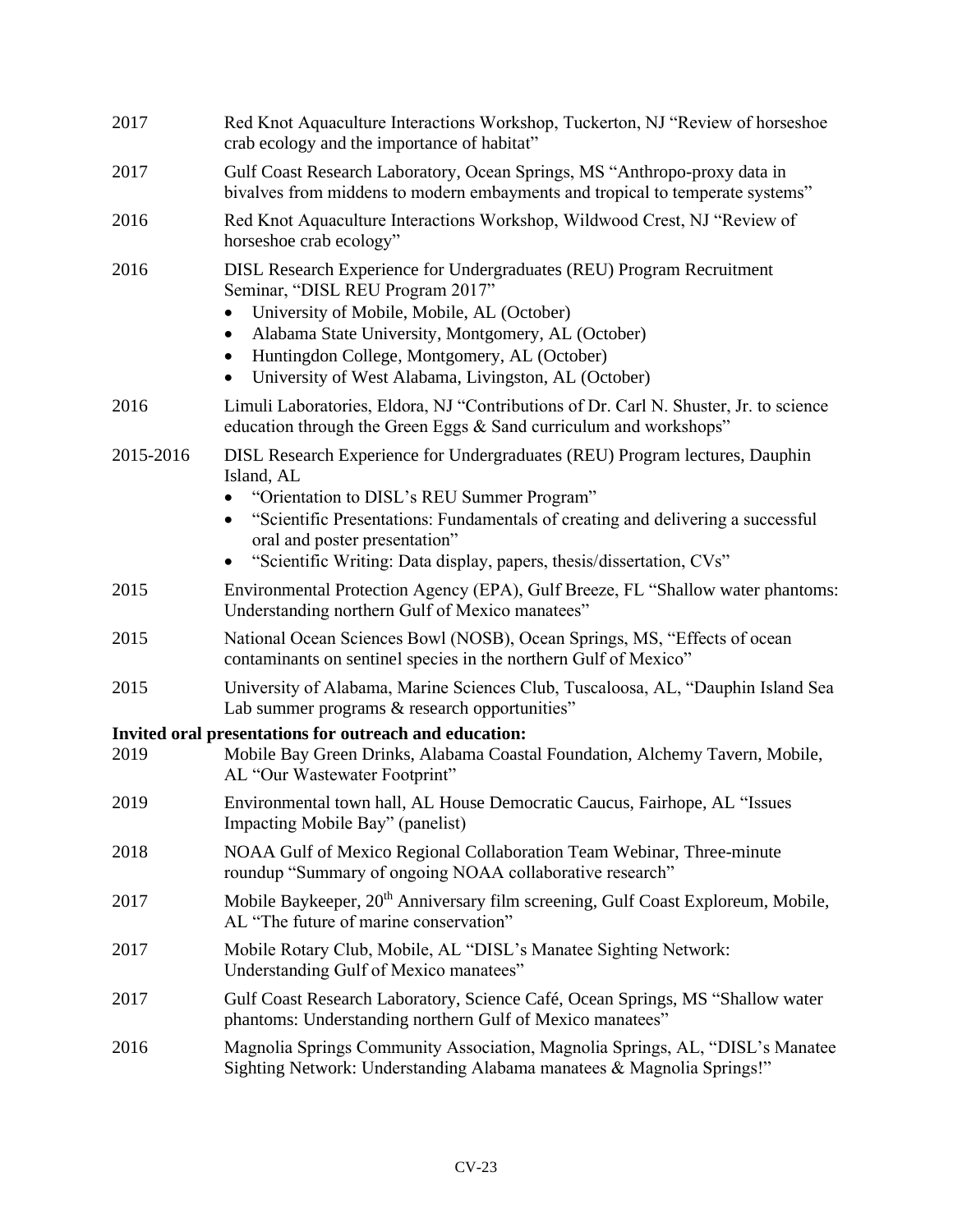| 2015         | Mobile Bay Canoe and Kayak Club, Five Rivers Delta Resource Center, Spanish<br>Fort, AL "Shallow water phantoms: Understanding northern Gulf of Mexico<br>manatees"                                   |
|--------------|-------------------------------------------------------------------------------------------------------------------------------------------------------------------------------------------------------|
| 2015         | Crepe Myrtle Trail Ride, Mobile, AL "Mobile Bay: A natural coastal resource"                                                                                                                          |
| 2015         | Magnolia Springs Community Association, Magnolia Springs, AL "Shallow water<br>phantoms: Understanding Alabama manatees & Magnolia Springs!"                                                          |
|              | Television, radio, internet, magazine interviews & other publicity:                                                                                                                                   |
| 2008-present | News articles featuring research and outreach activities<br>http://www.disl.org/about/faculty/rcarmichael (In the News link)                                                                          |
| 2018         | BREC Conservation, Nature Explorers Camp, Baton Rouge, LA. "Skype with a<br>Scientist" (Hieb, Russell, Collins, Deming; skype interview/ Q&A)                                                         |
| 2018         | State of the Bay, Mobile Bay Magazine, January issue (cover feature)                                                                                                                                  |
| 2017         | Tri Beta, University of North Alabama chapter, Florence, AL. "DISL's Manatee<br>Sighting Network: Understanding Gulf of Mexico manatees. (Hieb, E., R.H.<br>Carmichael, A. Aven, K. DaCosta; webinar) |
| 2017         | Short film: Manatees in Alabama, Save the Manatee Club (youtube.com)                                                                                                                                  |
| 2017         | Short film: Coastal Alabama Oceans, NASA DEVELOP National Program Summer<br>2017, (featuring interview with Hieb; youtube.com)                                                                        |
| 2016         | WNSP 105.5, Great Days Outdoors, (Featuring research and outreach, Hieb) [Radio]                                                                                                                      |
| 2016         | FM 106.5 Talk Radio, Sean Sullivan, "Update on manatees in Alabama" (2)<br>segments) [Radio]                                                                                                          |
| 2016         | WPMI, Local 15 Today, "Record number of local manatee sightings," Hieb<br>[Television]                                                                                                                |
| 2015-2016    | WPMI, Local 15 Today, "Dauphin Island Sea Lab Discovery Day," Hieb [Television]                                                                                                                       |
| 2015         | WHEP 1310, Live from Magnolia Springs Seafood Celebration, Hieb [Radio]                                                                                                                               |
| 2015         | WPMI, Local 15 Today (Featuring research and outreach, Hieb/DaCosta; multiple<br>segments) [Television]                                                                                               |
|              | Workshops & training sessions (designed and lead by Carmichael):                                                                                                                                      |
| 2018         | End-user product unveiling: Our Wastewater Footprint, NOAA NERRS National<br>Science Collaborative Stakeholder Workshop co-hosted with Grand Bay NERR,<br>Moss Point, MS                              |
| 2016         | Communicating Science, USFWS, Fiver Rivers Delta Center, Spanish Fort, AL                                                                                                                             |
| 2014         | Grand Bay: Planning the future with an eye on the past, NOAA NERRS National<br>Science Collaborative Stakeholder Workshop co-hosted with Grand Bay NERR,<br>Moss Point, MS                            |
|              | Participant in workshops, working groups, & training sessions:                                                                                                                                        |
| 2019         | It starts with a conversation: Faculty Diversity and Inclusion Training, DISL/<br>University of South Alabama, Mobile, AL                                                                             |
| 2018         | CARMMHA dolphin health assessments, Grand Isle, LA and Dauphin Island, AL                                                                                                                             |